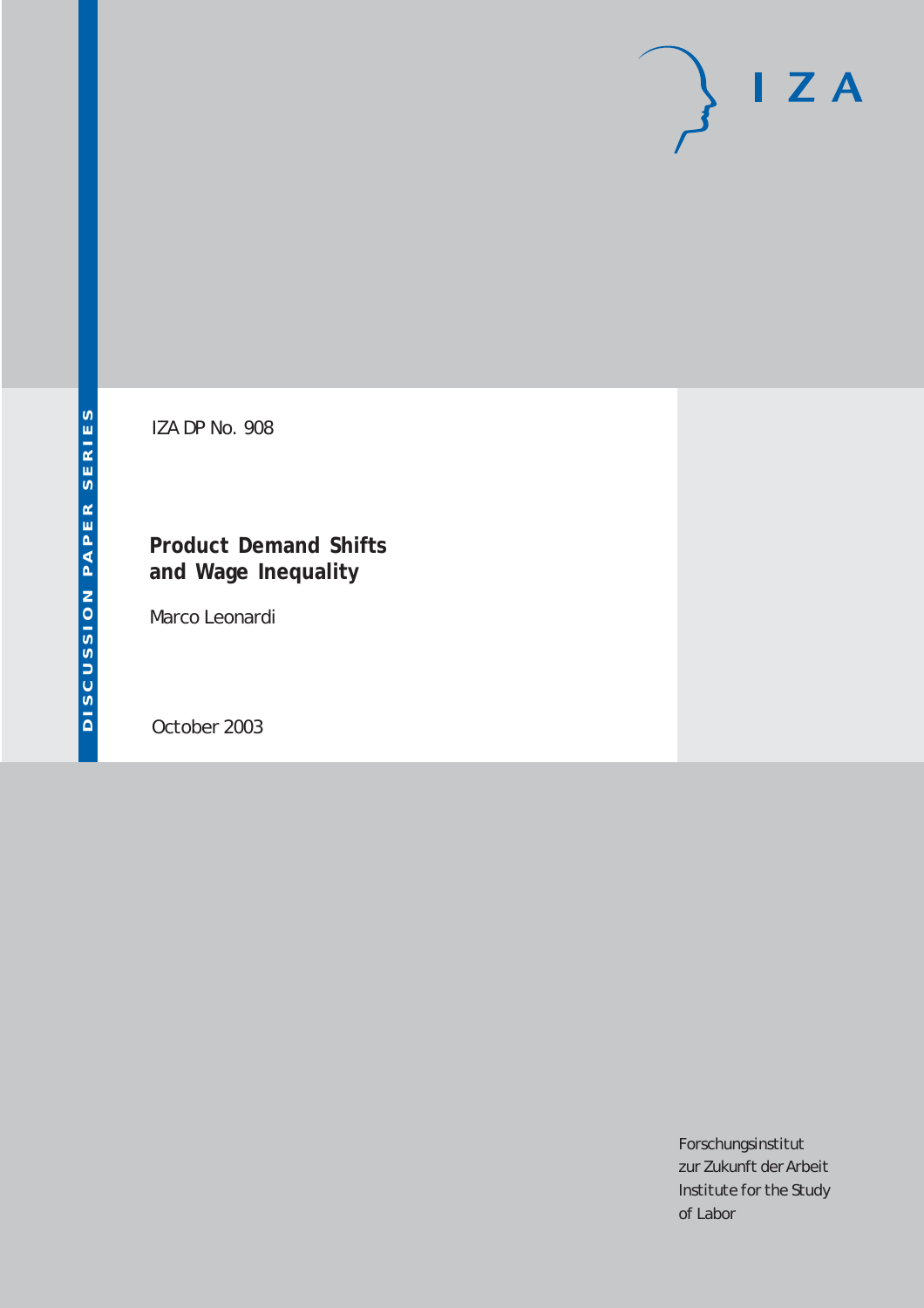## **Product Demand Shifts and Wage Inequality**

**Marco Leonardi**  *IZA Bonn*

Discussion Paper No. 908 October 2003

IZA

P.O. Box 7240 D-53072 Bonn Germany

Tel.: +49-228-3894-0 Fax: +49-228-3894-210 Email: [iza@iza.org](mailto:iza@iza.org)

This Discussion Paper is issued within the framework of IZA's research area *Mobility and Flexibility of Labor.* Any opinions expressed here are those of the author(s) and not those of the institute. Research disseminated by IZA may include views on policy, but the institute itself takes no institutional policy positions.

The Institute for the Study of Labor (IZA) in Bonn is a local and virtual international research center and a place of communication between science, politics and business. IZA is an independent, nonprofit limited liability company (Gesellschaft mit beschränkter Haftung) supported by Deutsche Post World Net. The center is associated with the University of Bonn and offers a stimulating research environment through its research networks, research support, and visitors and doctoral programs. IZA engages in (i) original and internationally competitive research in all fields of labor economics, (ii) development of policy concepts, and (iii) dissemination of research results and concepts to the interested public. The current research program deals with (1) mobility and flexibility of labor, (2) internationalization of labor markets, (3) welfare state and labor market, (4) labor markets in transition countries, (5) the future of labor, (6) evaluation of labor market policies and projects and (7) general labor economics.

IZA Discussion Papers often represent preliminary work and are circulated to encourage discussion. Citation of such a paper should account for its provisional character. A revised version may be available on the IZA website ([www.iza.org](http://www.iza.org/)) or directly from the author.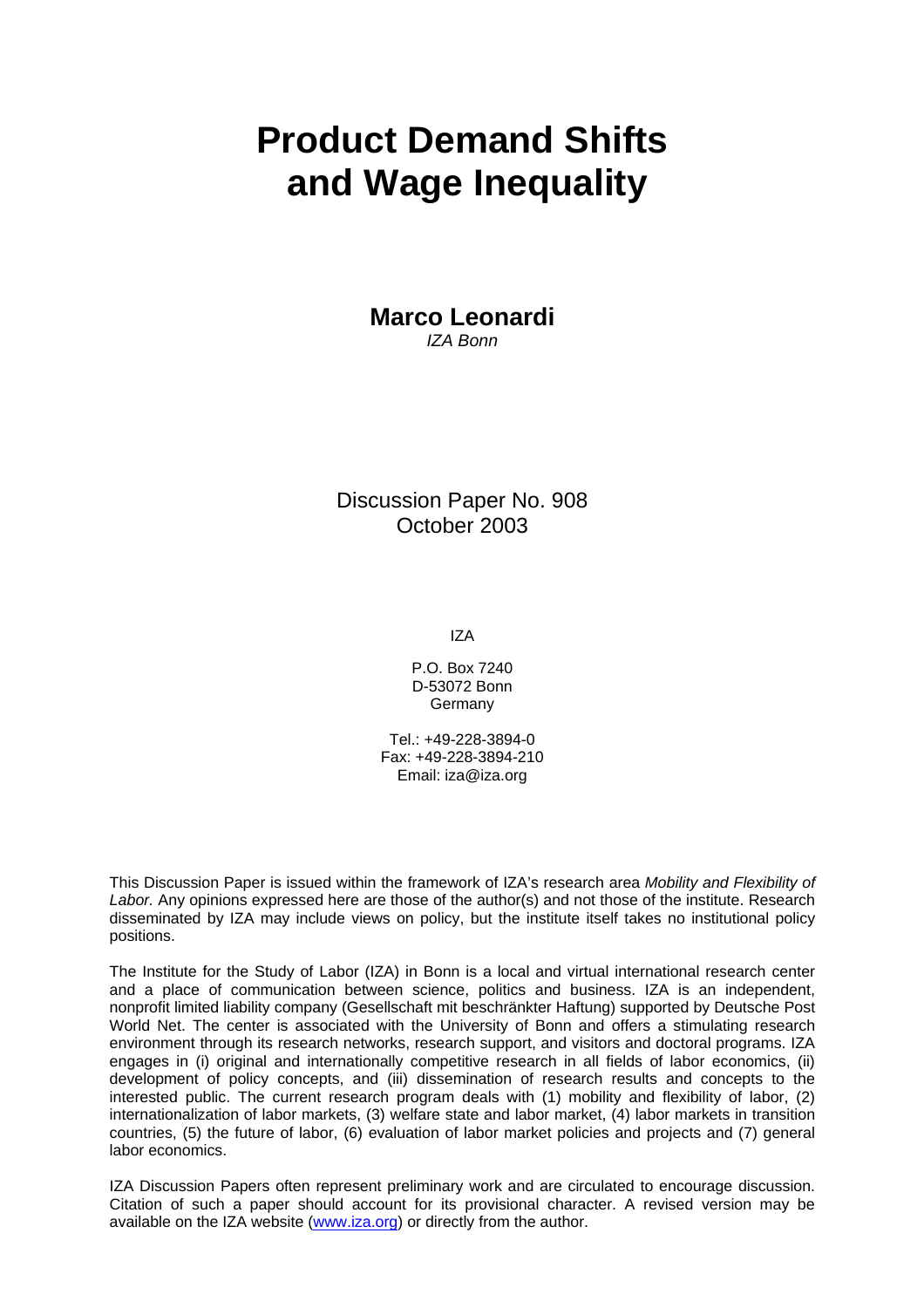IZA Discussion Paper No. 908 October 2003

## **ABSTRACT**

## **Product Demand Shifts and Wage Inequality**[∗](#page-2-0)

The UK and the US have experienced both rising skill premia and rising employment of skilled workers since the 1980s. These trends are typically interpreted as concurrent shifts of relative skill supplies and demands, and the demand shifts are attributed to skill-biased technological change or changes in international trade patterns. If more skilled workers demand more skill-intensive goods, then an exogenous increase in relative skill supplies will also induce a shift in relative demand. This channel reduces the need to rely on technology and trade to explain the patterns in the data. I illustrate this mechanism with a simple twosector general equilibrium model. The empirical part demonstrates that in the UK more educated and richer workers demand more skill-intensive goods. Calibration of the model suggests that this induced demand shift can explain 3% of the total relative demand shift in the UK between 1981 and 1997. The baseline model only explains between-industry shifts in skill upgrading and wage inequality, while empirically, most of these changes took place within industries. An extension of the model with different qualities of goods and labor can also explain some of the within-industry changes.

JEL Classification: J21, J31

Keywords: wage inequality, demand shifts, income elasticity

Marco Leonardi IZA P.O. Box 7240 53072 Bonn Germany Tel.: +49 228 3894 302 Email: [leonardi@iza.org](mailto:leonardi@iza.org)

 $\overline{a}$ 

<span id="page-2-0"></span><sup>∗</sup> This project was started as I was working as a research assistant to Steve Machin and Jonathan Wadsworth at the CEP, London School of Economics. I thank them, Steve Nickell and Steve Pischke, Daron Acemoglu and all the participants to the MIT macro lunch and the LSE labor seminar.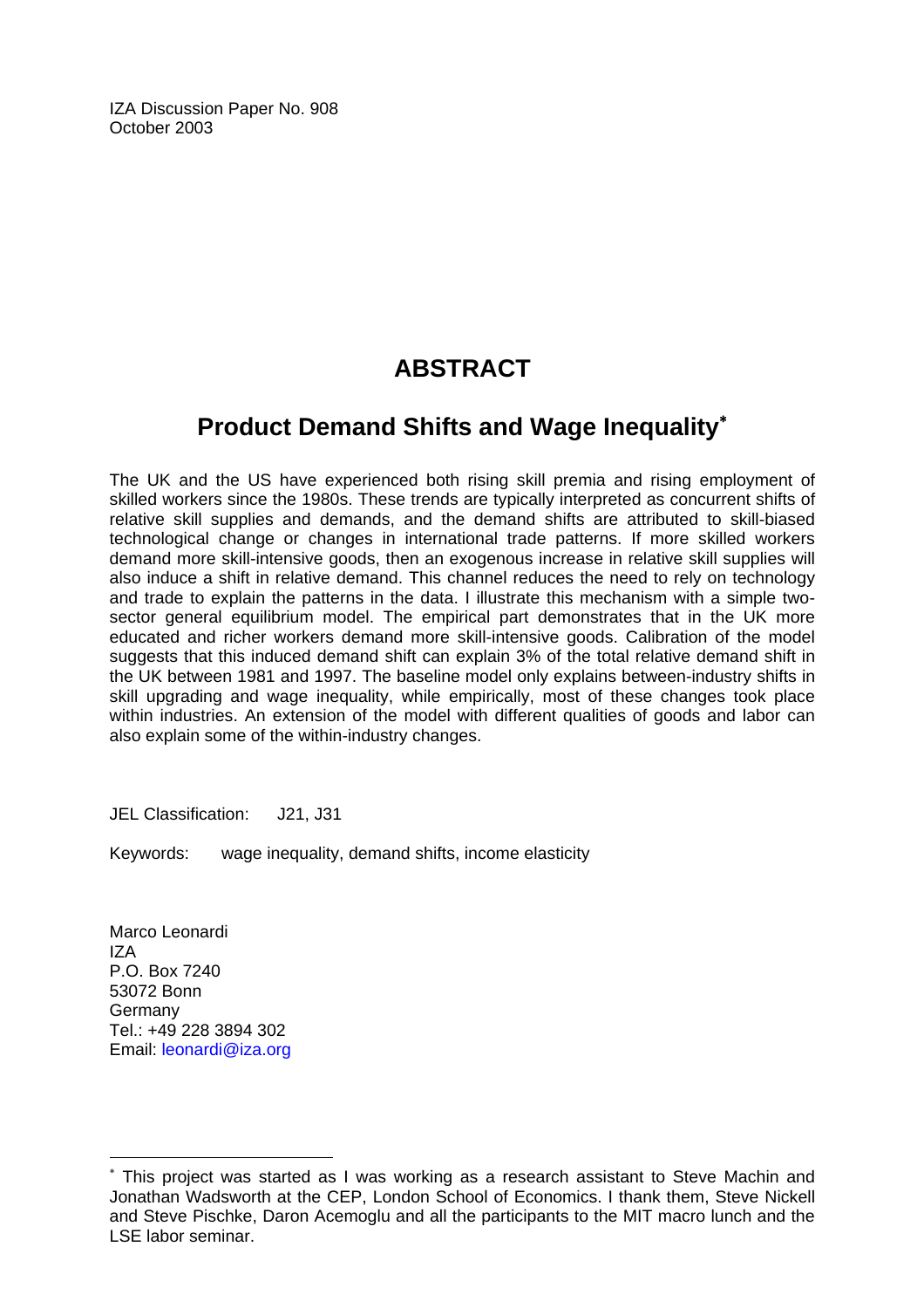#### 1 Introduction

Wage inequality increased substantially in the US and UK during the 1980s. The 90-10 log wage differential for male workers increased from 0.9 to 1.17 from 1979 to 1994 in the UK and from 1.16 to 1.45 in the US (Katz and Autor, 1999). Wage differentials by education also increased sharply. College graduates in the US earned 41 percent more than high school graduates in 1980, by 1995 they earned 62 percent more (Autor, Katz and Krueger, 1998). In 1978, median wages of workers who left school after age 18 in the UK were 40 percent higher than those who left school at or before 16. By 1995 this differential had increased to over 60 percent (Machin, 1999). At the same time, the employment shares of college graduates rose from 19.2% in 1980 to 26.7% in 1996 in the US, and from 8% in 1980 to 13% in 1997 in the UK.

Although the pattern of the increase in wage inequality and the skill premium in the US and UK during the 1980s has been well documented, there is still much disagreement about the causes of the changes. All the theories are faced with the challenge of explaining why the demand for skills accelerated and the college premium increased soon after an unprecedented increase in the supply of skills during the 1970s and 1980s. Several reasons have been proposed to explain the shift of demand against low skilled workers, in particular: skill-biased technical change, trade liberalization and deunionization.

In the skill-biased technical change literature, Katz and Murphy (1992) claim that a steady growth in the relative demand for skilled workers combined with a slowing supply is the basis of the rise in wage inequality in the '80s and '90s. Other studies argue that there has been an acceleration in the relative demand for skills in the 1980s. The most popular studies are based on skill-biased technical change associated with changes in production techniques (Acemoglu, 1998), organizational change (Acemoglu, 1999), the reduction of the relative price of computers (Krusell et al., 1999) or the diffusion of "technological revolutions" (Aghion and Howitt, 1998).

The trade literature has instead focused on increased competition from developing countries. Increased trade will have an adverse effect on the demand for less skilled workers as long as import-competing industries are low skill intensive and exporting industries are high skill intensive (Wood, 1996). The trade explanation, however, is not supported by the evidence. First, trade with developing countries is only a very small proportion of the GDP of most industrialized countries and therefore is unlikely to have a big effect on wage inequality (Krugman, 1995). Second, although the trade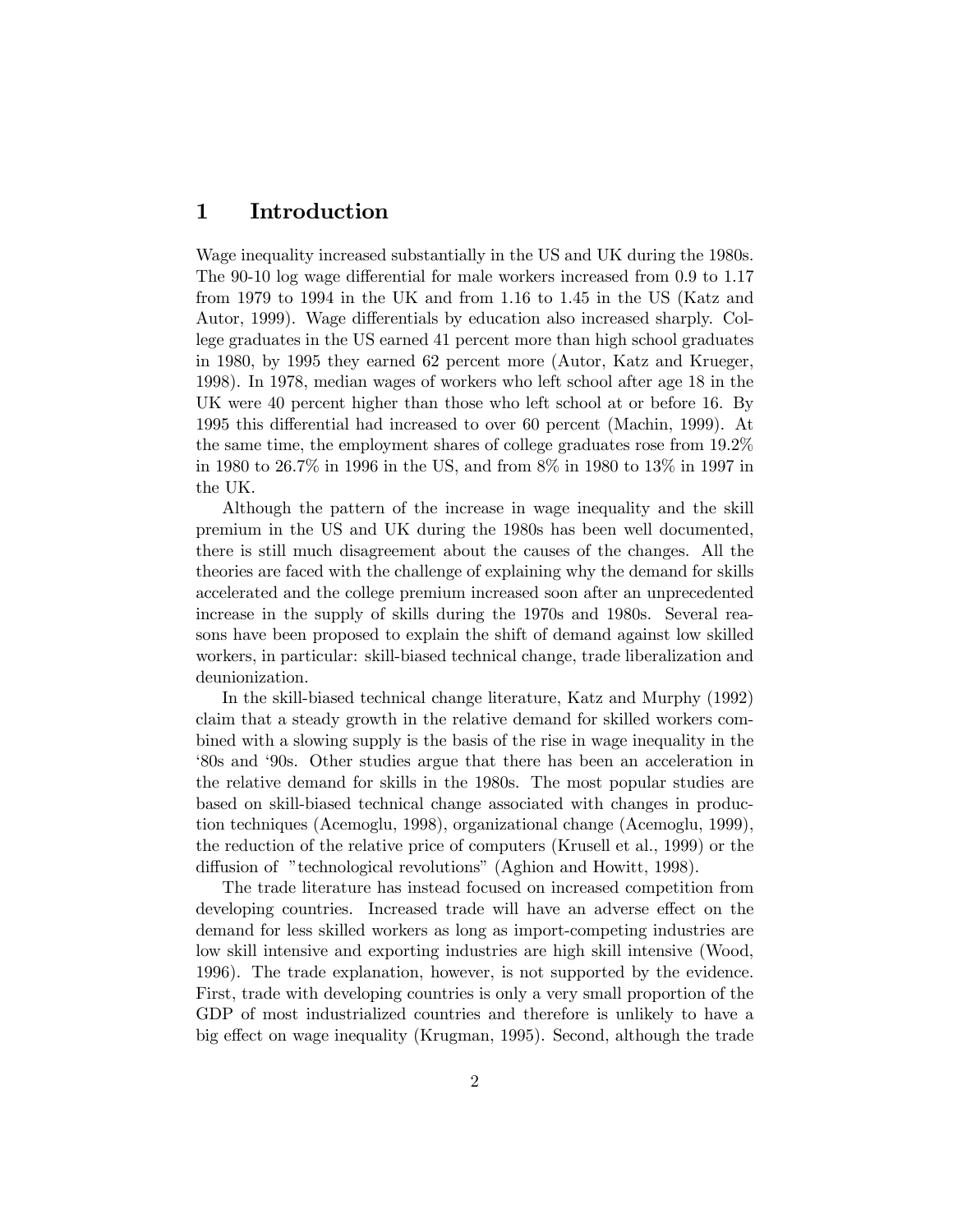explanation implies a rise in the relative prices of skill-intensive goods in developed countries, empirical studies find little evidence of this (Sachs and Shatz, 1994; Krueger, 1997). Third, the trade explanation is based on the relocation of labor from low skill-intensive to high skill-intensive sectors. However, the empirical evidence indicates that most of the shift away from the low skilled took place as a result of within-industry changes (60% to 80%) rather than between-industry changes (Berman, Bound and Griliches, 1994; Katz and Murphy, 1992).

Some other studies argue that the change in wage setting institutions such as the decline of the unions and of the real value of the minimum wage can be associated with the increase in wage inequality (DiNardo et al., 1996; Lee, 1999). The main problem with this explanation is that in the US deunionization began much before wage inequality started to rise. In the UK, deunionization began later than the rise in wage inequality.

In this paper, I investigate another mechanism that can generate wage inequality. If more skilled workers demand more skill-intensive goods, then an exogenous increase in relative skill supplies will also induce a shift in relative demand. With non-homothetic preferences, an increase in the relative supply of skilled workers can shift demand for final products in favor of skill-intensive goods and contribute to explaining the rise in the relative demand for skills. Sectors whose technology requires a large proportion of skilled workers are becoming increasingly important in the economy. Skillintensive industries such as financial services, insurance, health, education, pharmaceuticals, computers, and legal services have an increasing weight both in terms of wage bill share and share of total employment. If workers who enter those sectors tend to consume more of the goods produced by the same sectors, then an increase in their supply may help create additional demand for their own labor services. Part of the outward shift in the relative demand for skills can be explained by the shift in expenditure from low skill-intensive goods to high skill-intensive goods caused by the increase in the relative supply of skilled workers.

This paper is related to a recent literature that suggests that changes in supply of skills may induce changes in demand of skills. Acemoglu (1998) gives an explanation in terms of directed technical change. In that model an increase in the supply of college graduates increases the size of the market for technologies complementary to skills. This induces a change in the direction of technical change towards skill-complementary technologies and a shift of the relative demand for skills. In another paper, Acemoglu (1999) gives an interpretation in terms of organizational change. He suggests that when the fraction of skilled workers increase, profit maximizing firms tend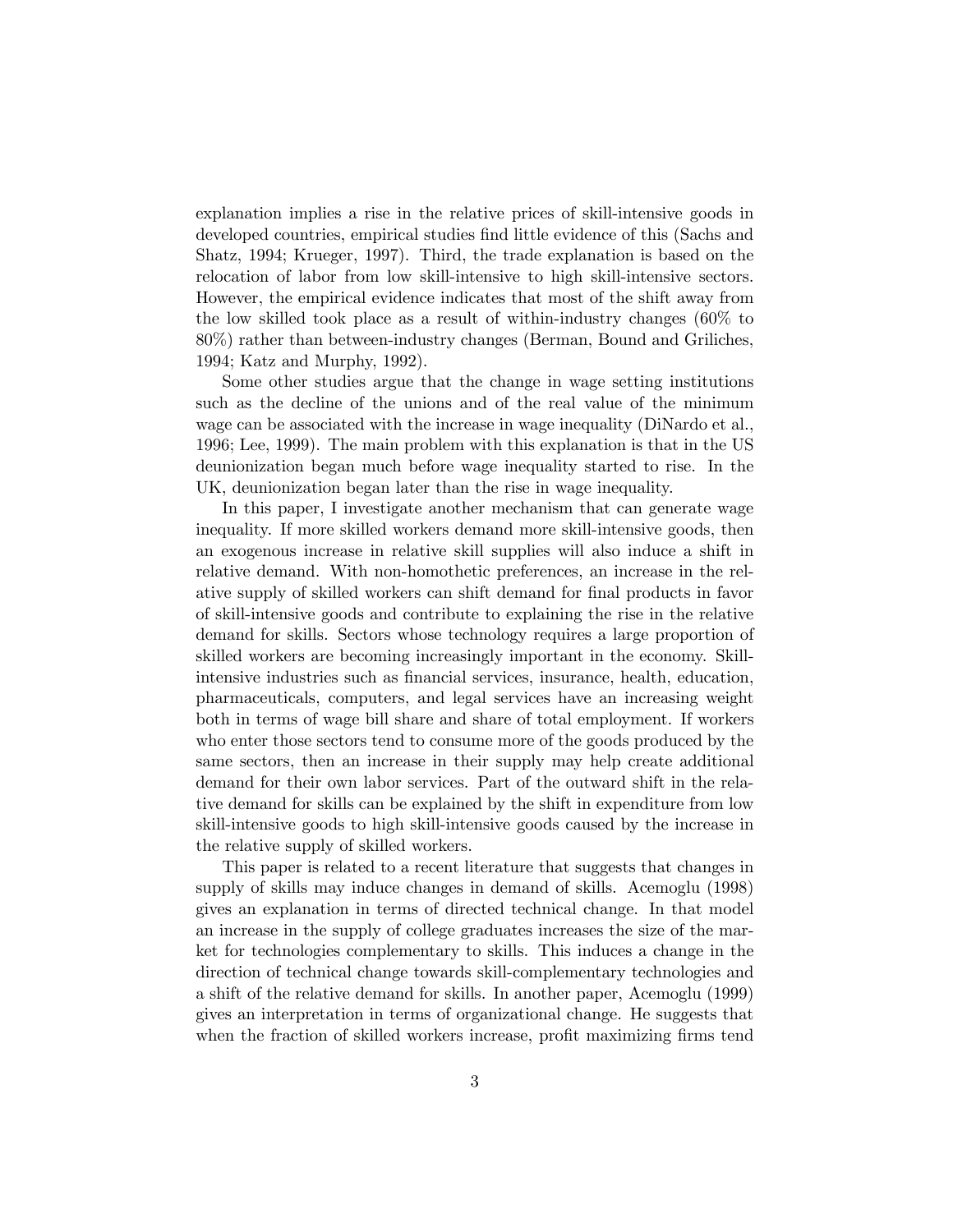to create more jobs targeted for this group. When there are few skilled workers and the productivity gap between the skilled and unskilled is limited, firms create one type of job (one single level of capital) and pool across all types of workers. When the supply of skilled workers rises or their relative productivity increases, firms tend to differentiate the types of jobs they offer. Some firms invest in more capital than others and target skilled workers only. As a result, skilled workers work with a higher level of capital and wage inequality increases. In an expanding varieties model, Kiley (1997) shows that an increase in the supply of skills can induce skill-biased technical change and wage inequality. In Kiley's model, as in Acemoglu's (1998), the attractiveness of investing in skill-biased technology depends on the supply of the factor that complements that technology.

My paper differs from this literature in that the link between the rise in the skills supply and the rise in skills demand is due to consumption elasticities. The mechanism at work is the following: an increase in the supply of skilled workers moves the economy down the relative labor demand curve but at the same time higher income elasticities of skill-intensive goods raise the relative demand for skill-intensive goods and the relative demand of skilled labor. Two questions are addressed in this paper. First, is it true that richer and more educated workers tend to consume more skill-intensive goods? Second, how much can such a mechanism contribute to explaining the outward shift in the relative demand for skilled labor?

In the theoretical part of the work, I build a simple two-sector general equilibrium model using non-homothetic preferences and derive the condition that links the exogenous rise in the supply of skilled workers with the rise of wage inequality. The sign and the magnitude of this relationship depends crucially on the income elasticity of skill-intensive goods.

In the empirical part of the work, I try to establish whether rich consumers consume more skill-intensive goods. To do so, I adopt a three-step procedure. First, I match micro data on consumption from the UK Family Expenditure Survey (FES) to industry data from the UK Labour Force Survey (LFS). 46 consumption goods are matched to 46 industries that produce them at the manufacturing level. I then estimate income elasticities for each consumption good using the Almost Ideal System proposed by Deaton and Muellbauer (1980). Finally, to establish whether rich consumers tend to consume more skill-intensive goods, I regress income elasticities on the industry skill intensity.

In the course of this exercise I have to tackle an empirical problem: the 46 industries matched to the consumption goods represent only 25% of the wage bill and 28% of employment in the economy. I use Input-Output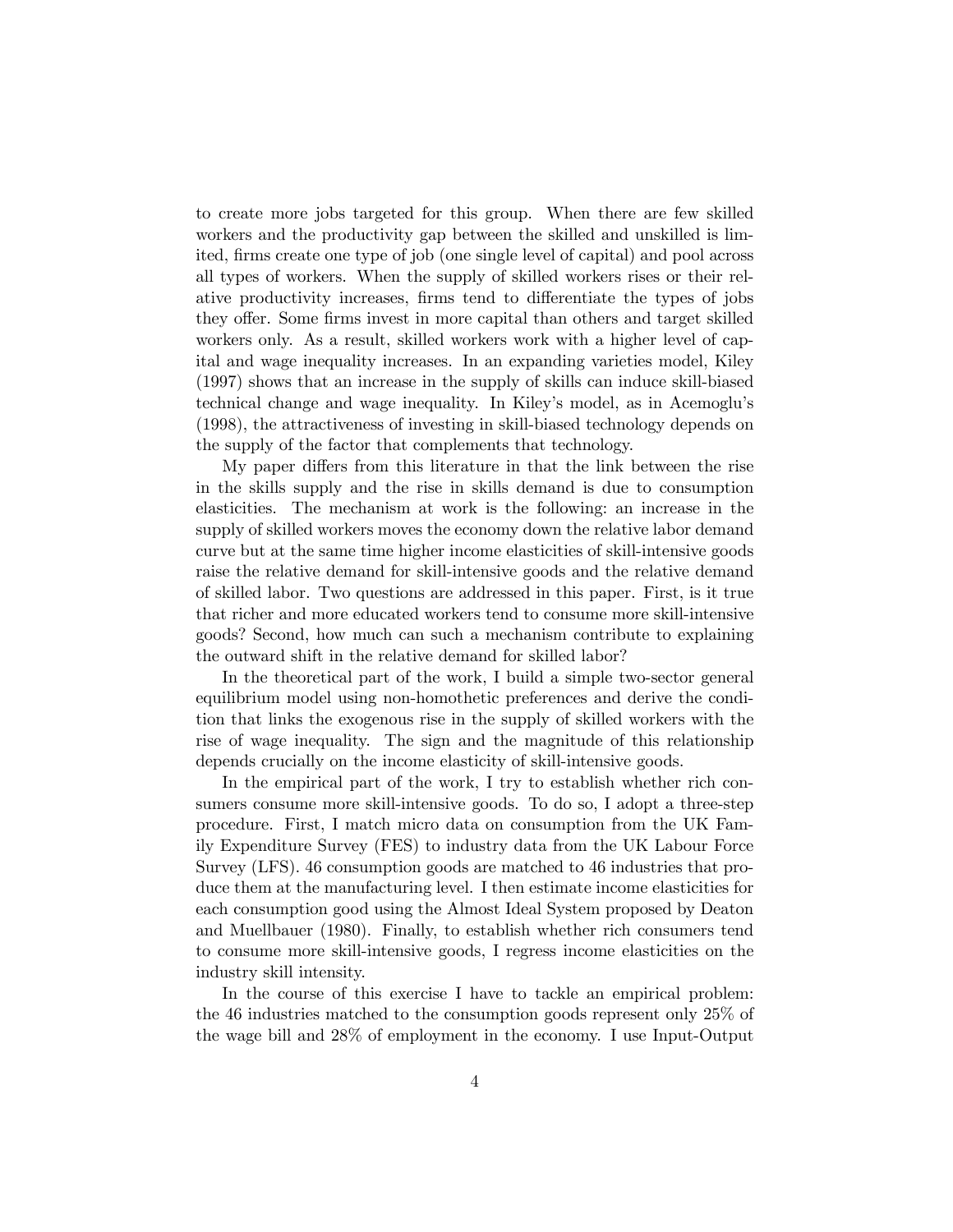tables to take into account the contribution of the industries that produce intermediate inputs and all those industries that do not have a direct match with any consumption good. Input-Output tables are also used to correct the skill intensity of those goods that are mostly imported, since imports do not contribute to the domestic relative demand of skills. The results indicate a positive relationship between income elasticities of consumption goods and the skill intensity of the producing industries.

The regression results demonstrate that skilled workers tend to consume more skill-intensive goods but cannot give us an idea of how much an increase in the relative supply of skilled workers can increase the relative demand of skilled workers through consumption elasticities. To estimate the quantitative importance of this mechanism, I calibrate the theoretical model using UK data between 1981 and 1997. In section 4, I give an estimate of the relationship between wage inequality and the relative supply of skills implied by the model. The result suggests that an income effect that favors skill-intensive goods can explain about 3 % of the total shift in relative labor demand.

The basic model explains labor demand shifts between sectors and considers wage inequality between different education groups. However, the empirical evidence indicates that 50% to 70% of the rise in wage inequality took place within groups with the same education (Juhn, Murphy and Pierce, 1993). Moreover, most of the shifts in relative labor demand occurred within industries rather than between different industries (Berman, Bound and Griliches, 1994; Katz and Murphy, 1992). In section 5, the model is extended to explain the increase in wage inequality within education group and labor demand shifts within industries. The extension considers production of goods of different qualities within industries and workers of different skills within the same education group. Unfortunately, the empirical exercise cannot investigate this extension of the model due to lack of data regarding consumption of goods of different qualities within industries. However, the theory can be tested indirectly by establishing whether income elasticities have risen over time.

The plan of the paper is as follows. Section 2 presents the basic model. Section 3 analyses the empirical evidence. Section 4 calibrates the model and gives an estimate of the contribution of income elasticities in explaining the shift in relative labor demand. Section 5 extends the model to explain wage inequality within education group and labor demand shifts within industry. Section 6 concludes.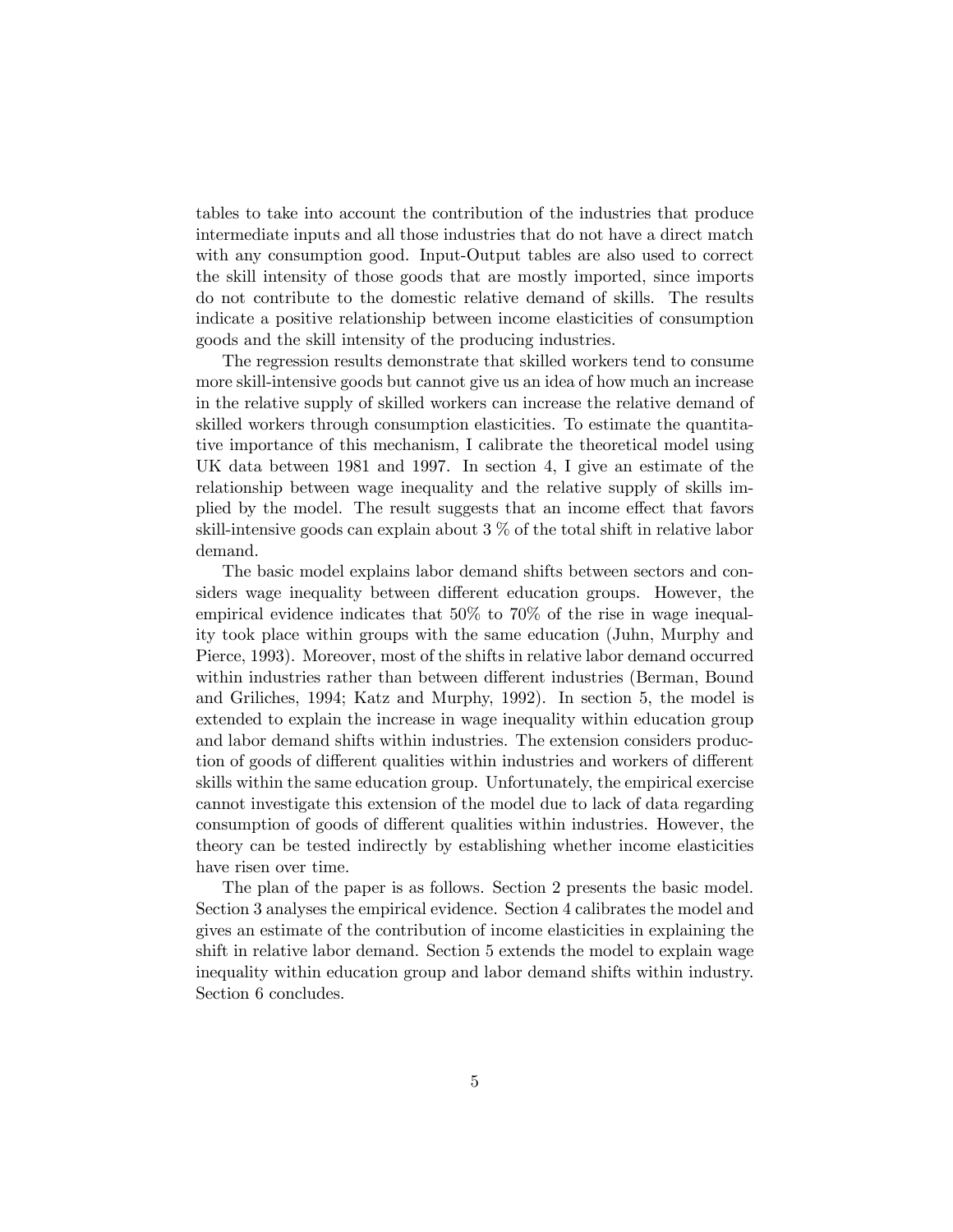#### 2 The Model

In this section, I formalize the basic idea of the paper. If preferences are non-homothetic and skilled workers tend to consume more skill-intensive goods, then an increase in the supply of skilled workers increases the final demand for skill-intensive goods and shifts the relative demand for skilled labor.

The formal model builds on  $2\times 2$  production-consumption models used in the early trade and public finance theory. The economy consists of  $H$  skilled workers and L unskilled workers. Labor supply is considered to be exogenous and inelastic. There are two types of goods:  $Y_h$ , the high skill-intensive good and  $Y_l$ , the low skill-intensive good. The high skill-intensive good is produced using mainly skilled workers, the low skill-intensive good using unskilled workers. Production functions are assumed to be CES. Labor markets are competitive. Demands for goods have a generic form that allows for nonhomotheticity, and are different for educated and non educated workers.

The aim of this model is to explain the concurrent increase in the relative supply and the relative demand of skilled workers (college graduates). The mechanism that shifts demand in response to an increase in supply acts through income elasticities. This model links the relative supply of skills to the skill premium through income elasticities of consumption.

The basic structure of the economy is:

Production:

$$
Y_h = F_1(L_1, H_1) \tag{1}
$$

$$
Y_l = F_2(L_2, H_2) \tag{2}
$$

Demand:

$$
Y_h = H y_h^h(\frac{p_h}{p_l}, w_h) + L y_h^l(\frac{p_h}{p_l}, w_l)
$$
\n(3)

$$
Y_l = H y_l^h(\frac{p_h}{p_l}, w_h) + L y_l^l(\frac{p_h}{p_l}, w_l)
$$
\n
$$
(4)
$$

Factor supplies:

$$
L = L_1 + L_2 \tag{5}
$$

$$
H = H_1 + H_2 \tag{6}
$$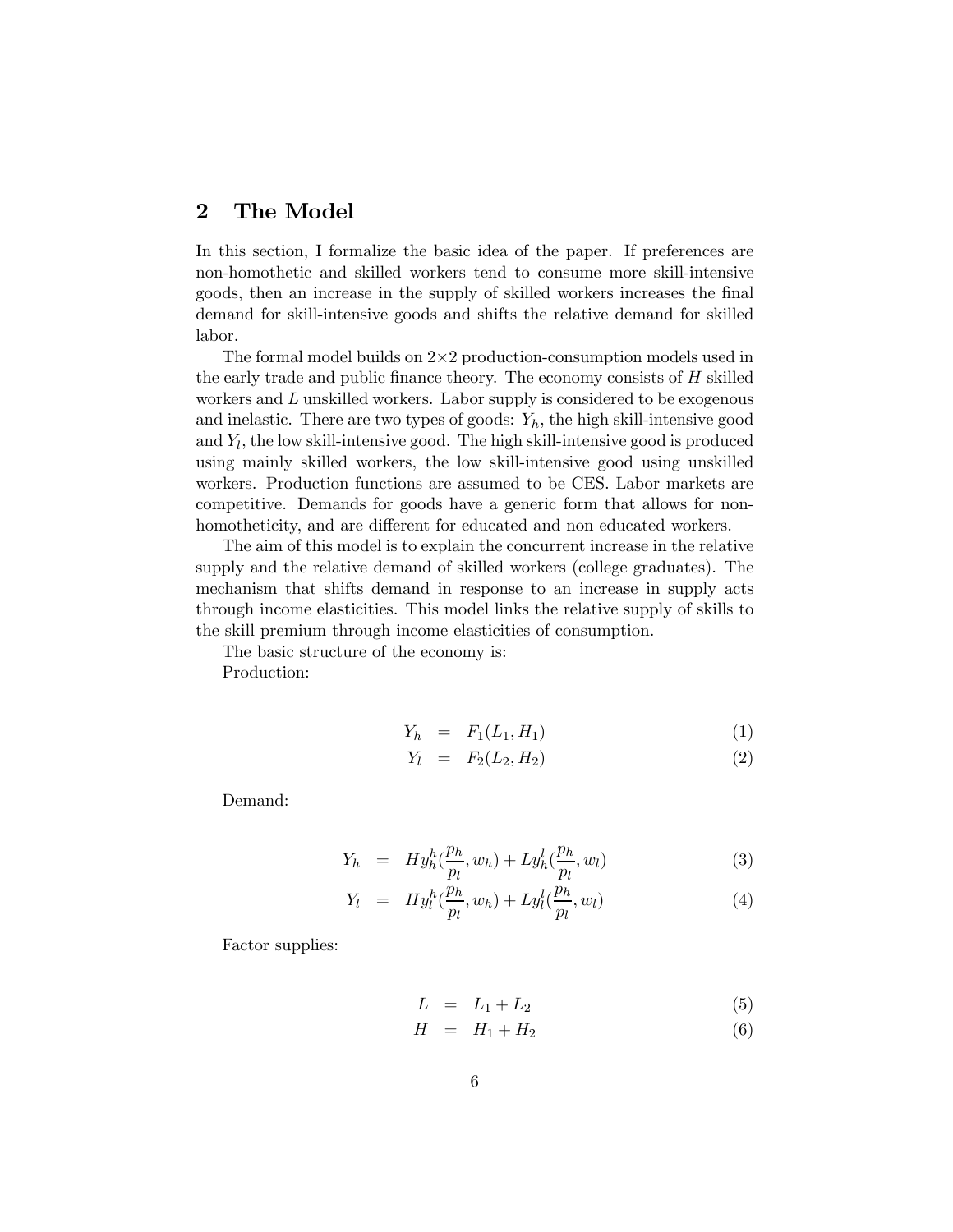Factor returns:

$$
w_h = p_h F_{1H}(L_1, H_1) = p_l F_{2H}(L_2, H_2)
$$
\n<sup>(7)</sup>

$$
w_l = p_h F_{1L}(L_1, H_1) = p_l F_{2L}(L_2, H_2)
$$
\n(8)

Equation 3 is the total demand for the skill-intensive good  $Y_h$ . The first term of the RHS of equation 3 represents demand by the  $H$  skilled workers, the second term is demand by the L unskilled workers. Skilled and unskilled workers may have different price and income elasticities for skill-intensive goods. Equation 4 has the same interpretation for the low skill-intensive good  $Y_l$ .

The unskilled wage is normalized  $w_l = 1$ . The system is completely described by the following five equations:

$$
p_h F_1(H_1, L_1) = L_1 + w_h H_1 \tag{9}
$$

$$
p_l F_2(H - H_1, L - L_1) = L - L_1 + w_h(H - H_1)
$$
 (10)

$$
d\log(\frac{H_1}{L_1}) = -\sigma_1 d\log w_h \tag{11}
$$

$$
d\log(\frac{H - H_1}{L - L_1}) = -\sigma_2 d \log w_h \tag{12}
$$

$$
Hy_{h}^{h}(\frac{p_{h}}{p_{l}}, w_{h}) + Ly_{h}^{l}(\frac{p_{h}}{p_{l}}, 1) = F_{1}(H_{1}, L_{1}) \qquad (13)
$$

The first two equations, 9 and 10, restate the constant return assumption. Equations 11 and 12 are definitions of substitution elasticities in a CES technology. The last equation 13 is the market equilibrium condition for good  $Y_h$ . According to Walras' law, equilibrium in the market for factors and for good  $Y_h$  implies that the market for good  $Y_l$  clears.

Taking the total differential and logs:

$$
d \log p_h = a_1 d \log w_h
$$
  
\n
$$
d \log p_l = a_2 d \log w_h
$$
  
\n
$$
d \log H_1 - d \log L_1 = -\sigma_1 d \log w_h
$$
  
\n
$$
(1 + \lambda_H) d \log H - \lambda_H d \log H_1 + \frac{H}{L} (1 + \lambda_L) d \log H - \lambda_L d \log L_1 = -\sigma_2 d \log w_h
$$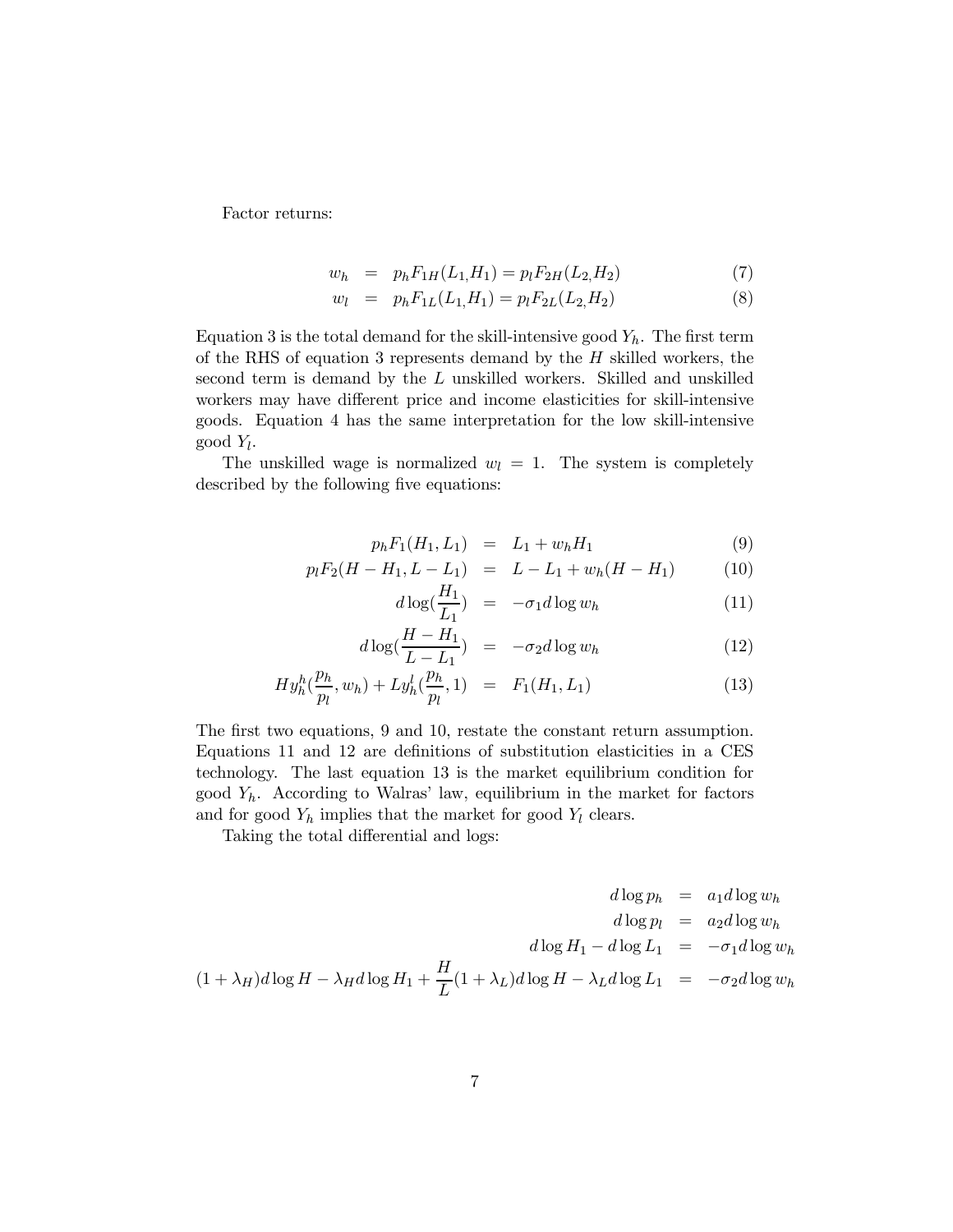$$
R_1[\varepsilon_{hp}^h d \log(\frac{p_h}{p_l}) + \varepsilon_{hm}^h d \log w_h + d \log H] +
$$
  
+ 
$$
(1 - R_1)[d \log L + \varepsilon_{hp}^l d \log(\frac{p_h}{p_l})] = a_1 d \log H_1 - (1 - a_1)d \log L_1
$$

The parameter  $a_1 = \frac{w_h H_1}{p_h y_h}$  denotes the wage bill share of skilled labor in the high skill-intensive sector  $h$ ,  $a_2$  is the wage bill share of skilled labor in the low skill-intensive sector *l*.  $\lambda_H = \frac{H_1}{H - H_1}$  and  $\lambda_L = \frac{L_1}{L - L_1}$  are respectively the ratio of skilled labor used in sector h and l and the ratio of unskilled labor used in sector h and l.  $R_1 = \frac{H y_h^h(.)}{H u^h(.) + L_i}$  $\frac{H y_h(\cdot)}{H y_h^h(\cdot) + L y_h^l(\cdot)}$  is the share of total expenditure for the skill-intensive good due to skilled labor.  $\varepsilon_{hp}^i$  is the price elasticity of demand for the skill-intensive good h. The index  $\vec{i} = h, l$  indicates that the elasticity may be different for the skilled and unskilled workers.  $\varepsilon_{hm}^h$  is the income elasticity of demand for the skill-intensive good.

The system is solved for  $dw_h$  as a function of dH. Assume that  $dH =$  $-dL$ , i.e. the total labor supply is fixed. The result is:

$$
\frac{d \log w_h}{d \log H} = \frac{(\lambda_H + \lambda_L)[R_1 - (1 - R_1)\frac{H}{L}] - (2a_1 - 1)[1 + \lambda_H + \frac{H}{L}(1 + \lambda_L)]}{-(\lambda_H + \lambda_L)T - (2a_1 - 1)(\lambda_L \sigma_1 - \sigma_2)}\tag{14}
$$

where  $T = \{R_1[\varepsilon_{hp}^h(a_1 - a_2) + \varepsilon_{hm}^h] + (1 - R_1)\varepsilon_{hp}^l(a_1 - a_2) + (1 - a_1)\sigma_1\}.$ We know that  $a_1 - a_2 > 0$  because sector  $Y_h$  is skill intensive. Equation 14 establishes the condition that links wage inequality  $\frac{w_h}{w_l}$  to a rise in the skill ratio  $\frac{H}{L}$  in this model that takes into account the shift in the demand for products due to the income effect. The sign and the magnitude of the numerator will depend crucially on the value of  $R_1 = \frac{H y_h^h(.)}{H y_h^h(.) + L_A}$  $\frac{H\mathcal{Y}_h(\cdot)}{Hy_h^h(.)+Ly_h^l(.)}$ , the share of total expenditure for the skill-intensive good due to skilled workers, and on  $a_1 = \frac{w_h H_1}{p_h y_h}$ , the wage bill share of skilled labor in the skill-intensive sector. The sign and the magnitude of the denominator depend from  $\varepsilon_{hm}^h$ , the income elasticity in skilled workers' demand for skill-intensive goods.

An increase in the supply of college graduates has two effects. The standard substitution effect moves the economy along a downward sloping relative demand curve and decreases the skill premium. The effect through income elasticities may raise the demand of skill-intensive goods and therefore the relative demand of skilled labor. An implication of the model is the increase over time of the demand of consumption items with large income elasticities, concurrently with the increase in the relative supply of skilled labor.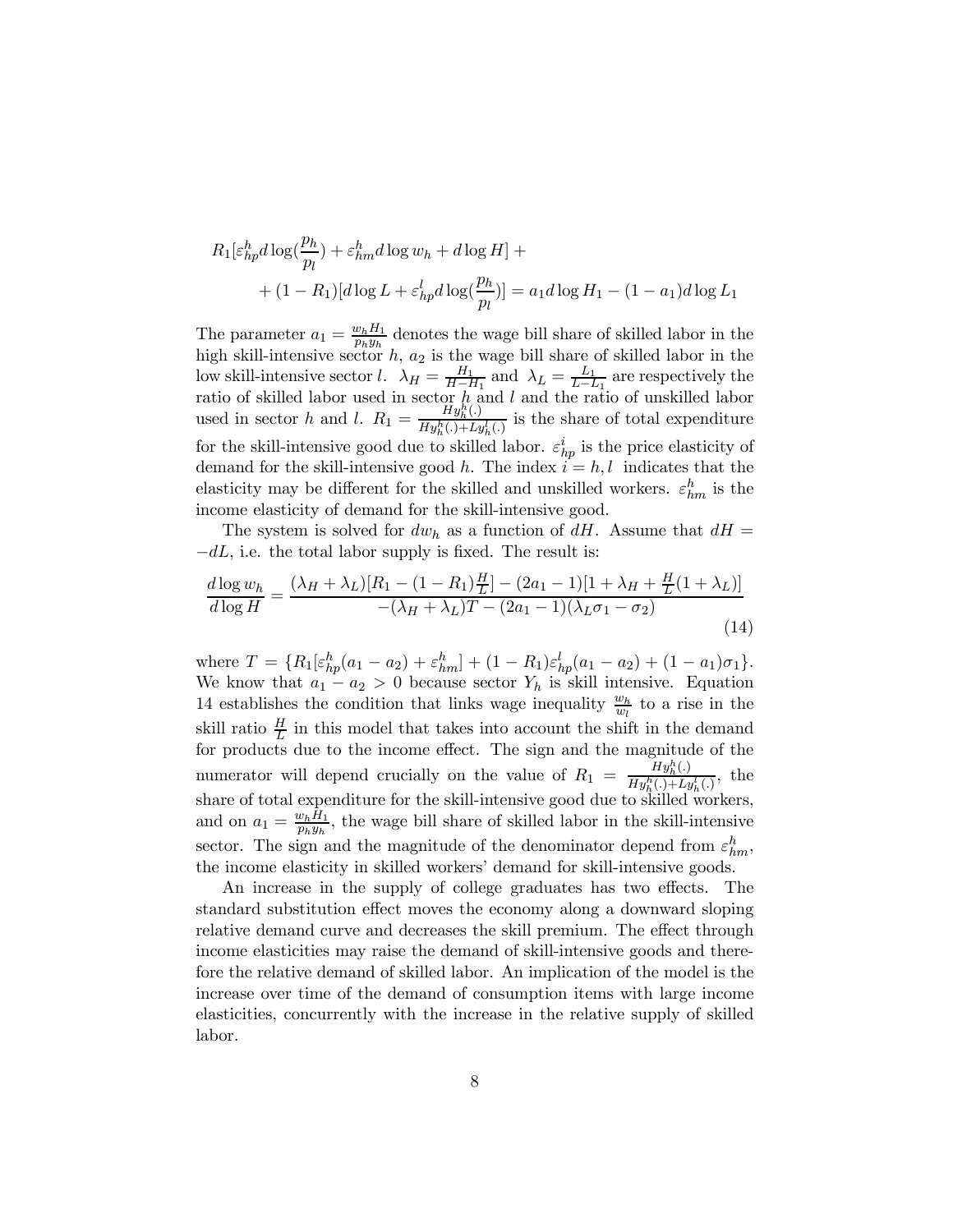This model can offer an explanation of the increase in the relative labor demand for skilled labor in its between-industry component, but it does not explain labor demand shifts within industry nor does it explain the rise of wage inequality within education groups. In section 5, I extend the model to explain within-group wage inequality and within-industry labor demand shifts and provide a test of the theory.

#### 3 The Empirical Evidence

Figure 1 documents the concurrent rise of the relative employment and the relative wage of university graduates in the UK from 1978 to 1997 using the UK Family Expenditure Survey (FES). The percentage of heads of household with a university degree rose from  $8\%$  in 1978 to 13\% in 1997. During the same period, the ratio of the average wage of heads of household with a university degree over the average wage of heads without a degree rose from 2 to 2.7.

An increase in the supply of college graduates can generate an increase in the demand for skills if skilled workers prefer consuming skill-intensive goods. The hypothesis that income elasticities for high skill-intensive goods are higher than for low skill-intensive goods is crucial in deriving the main result of the paper. In this section, I relate income elasticities of consumption goods to the skill intensity of the producing industry using UK data. I match two datasets: the UK Family Expenditure Survey (FES) which contains data on consumption, and the UK Labour Force Survey (LFS) which contains data on industry skill intensity. I then estimate income elasticities for each consumption item and regress the estimates on the skill intensity of the producing industry.

#### 3.1 The Match Industry-Consumption Item

To obtain the data on consumption I use the Family Expenditure Survey from 1981 to 1997. The survey contains information on a detailed set of goods recorded in a two-week diary and on household composition. I use data on all the goods whose consumption has been consistently recorded from 1981 to 1997. I consider consumption of 46 goods as shown in table 3 in the Appendix. All expenditures are recorded in pounds at current prices and refer to weekly expenditure. Except for insurance and education, all the items are part of the two-week diary and are aimed at measuring recurrent weekly expenditures. Insurance refers to the last premium paid and education to the amount spent in the previous year on tuition fees and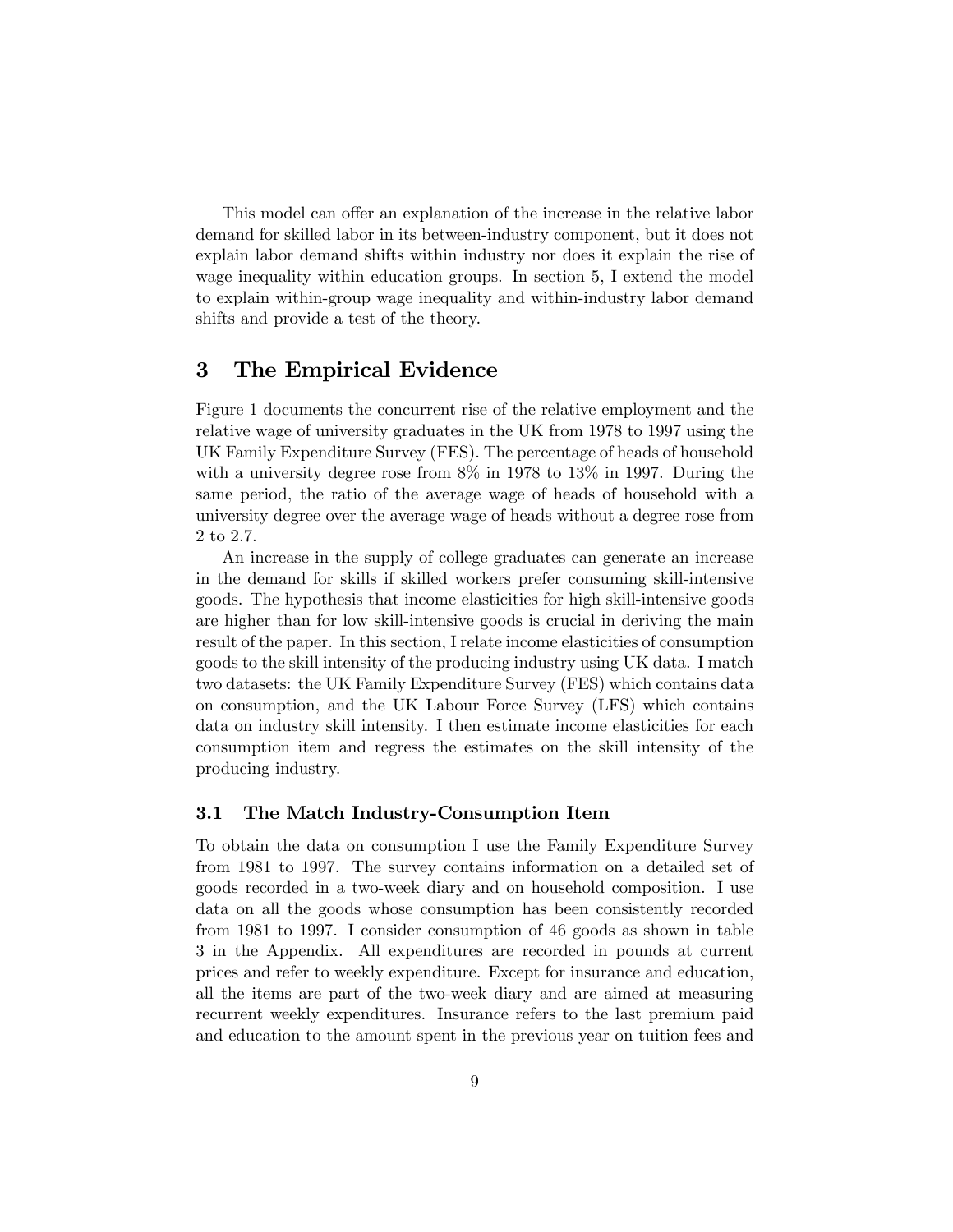

Figure 1: Percentage of heads of household with 16 or more years of education. Ratio of average wages of workers with a university degree over average wages of workers with less than university degree education. Source: FES data.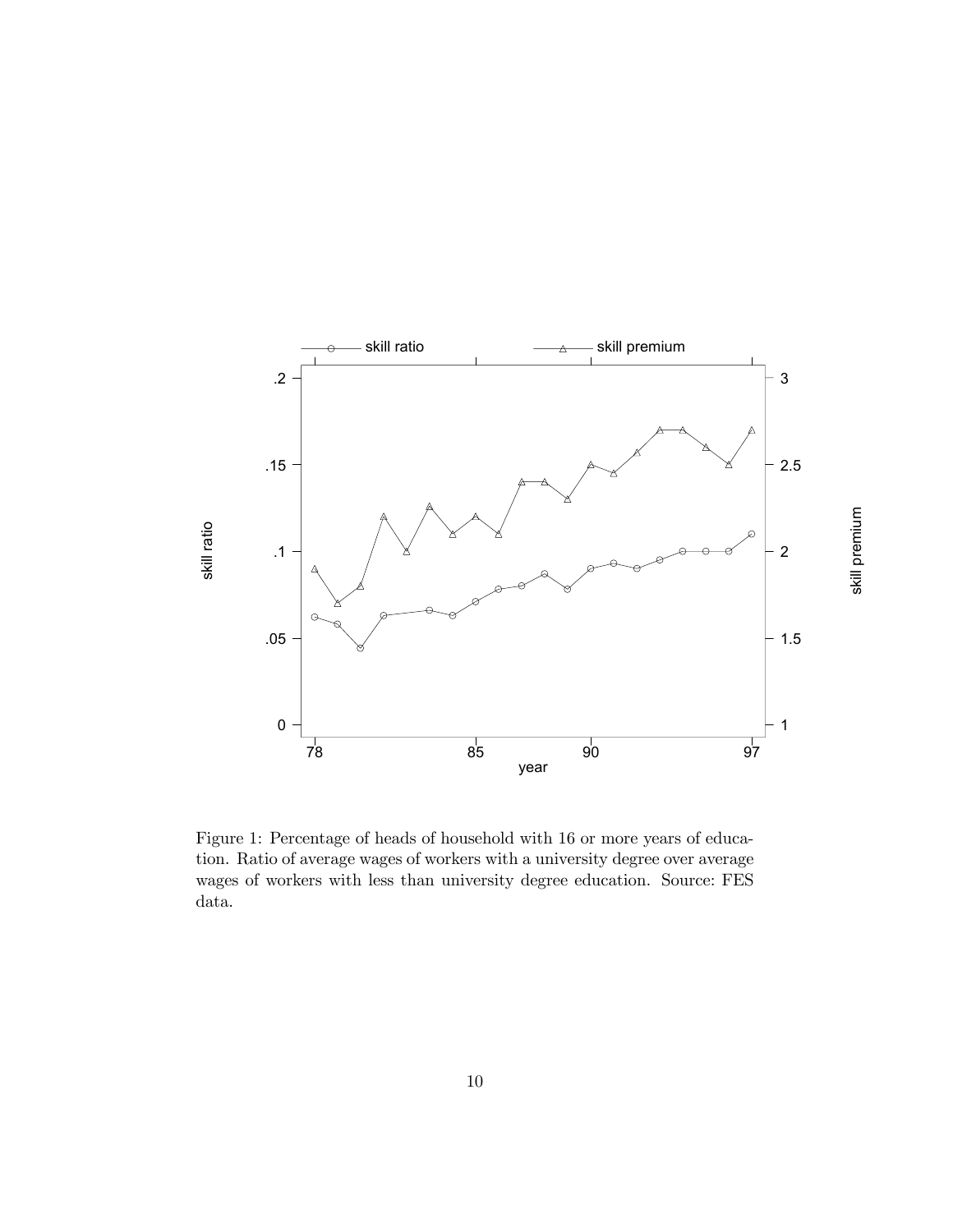

Figure 2: Wage bill share of the 23 most skill intensive and 23 least skill intensive industries 1982-1995. Source: NES data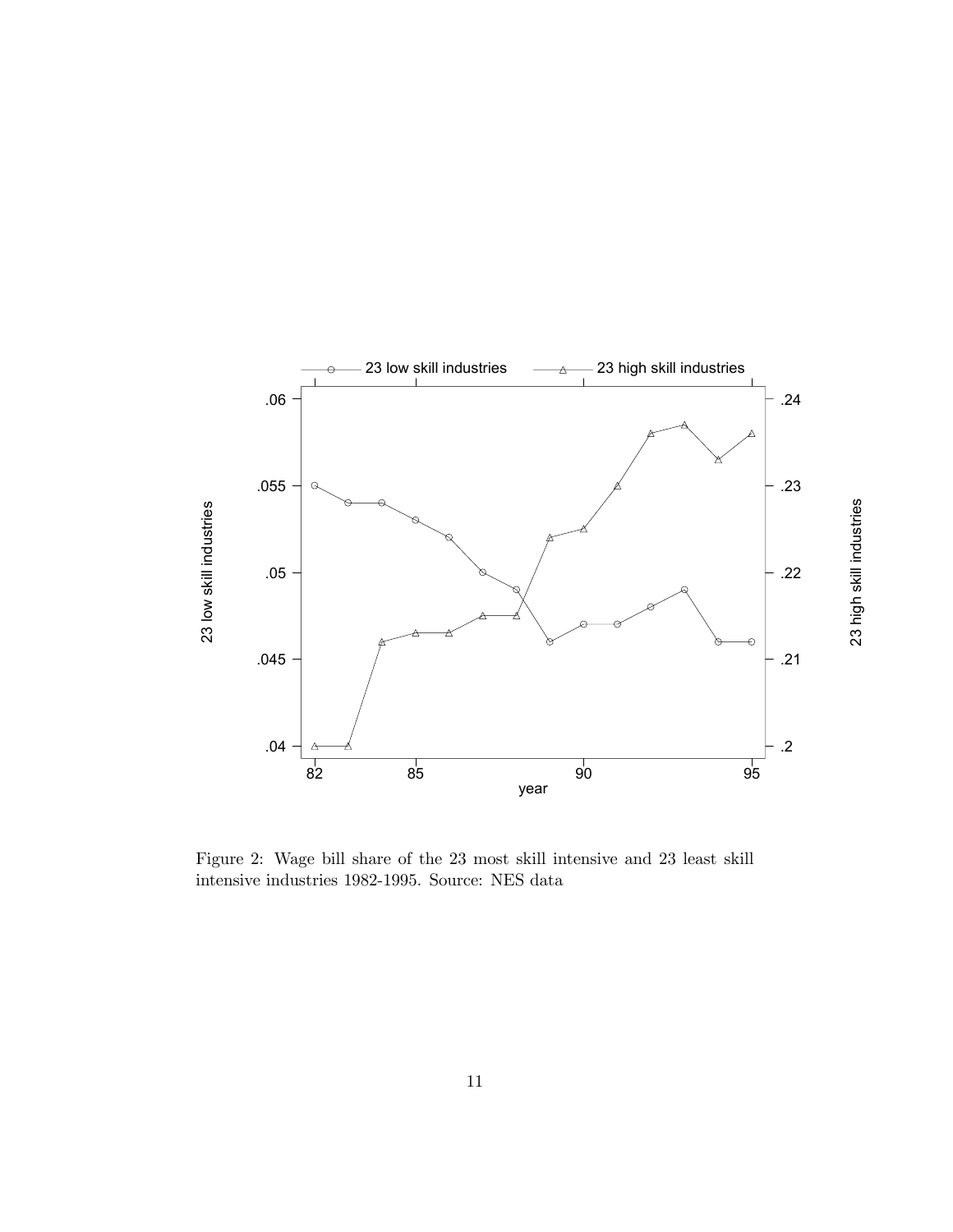maintenance. The amount reported for insurance and education is translated into weekly equivalents i.e. the total amount reported in the questionnaire is divided by  $52<sup>1</sup>$ 

I match all 46 consumption goods to their manufacturing industry and rank the industries according to their skill intensity. Skill intensity is calculated as the industry's percentage of workers with a university degree. The data on industry skill intensity are taken form the Labour Force Survey from 1981 to 1997. In table 3 in the Appendix, I rank the industries from the least skill intensive to the most skill intensive.

Figure 2 shows the increasing weight in the economy of the 23 most skill-intensive industries compared to the 23 least skill intensive. The wage data are taken from the National Earnings Survey. The proportion in the total wage bill of the 23 most skilled industries combined rose from 20% in 1982 to 23.7% in 1995. The proportion in the wage bill of the 23 least skill intensive declined from 5.5% to 4.6%. In total the 46 industries that have a direct match to a consumption item represent 25% of the total wage bill share and 28% of total employment.

#### 3.2 The Income Elasticities

Table 4 in the Appendix shows the means of the FES data and the expenditure shares of the main consumption items for families in the bottom quintile of the earnings distribution and families in the top quintile.

Figure 3 plots the ratio of expenditure on the 10 most skill-intensive goods over expenditure on the 10 least skill intensive against the net income decile. The 10 industries with the highest percentage of graduate workers include education, medical practices, legal services, radio and TV, trade unions, recreational services, mineral oil extraction, pharmaceuticals, soap and toilet products, banking. The 10 least skill-intensive industries include hairdressing, fish processing, cleaning services, footwear, laundry, bread, meat production, takeaway, outerwear, post services. Families in all income deciles except the top decile spend in absolute terms more on low skillintensive goods such as food. However, the ratio of expenditure on the 10 most skill-intensive goods over expenditure on the 10 least skill-intensive goods increases with income and goes from 0.6 for the lower deciles to 1.2

<sup>&</sup>lt;sup>1</sup>The recorded expenditure for not very popular items contain many zeros. Weekly expenditure on education fees and maintenance for year 1997 is on average 4.63 pounds, the last premium paid on life and health insurance is 3.08 pounds on average. Conditional on a positive amount, the average expenditure on education and on insurance premiums are respectively 20 pounds and 7.6 pounds.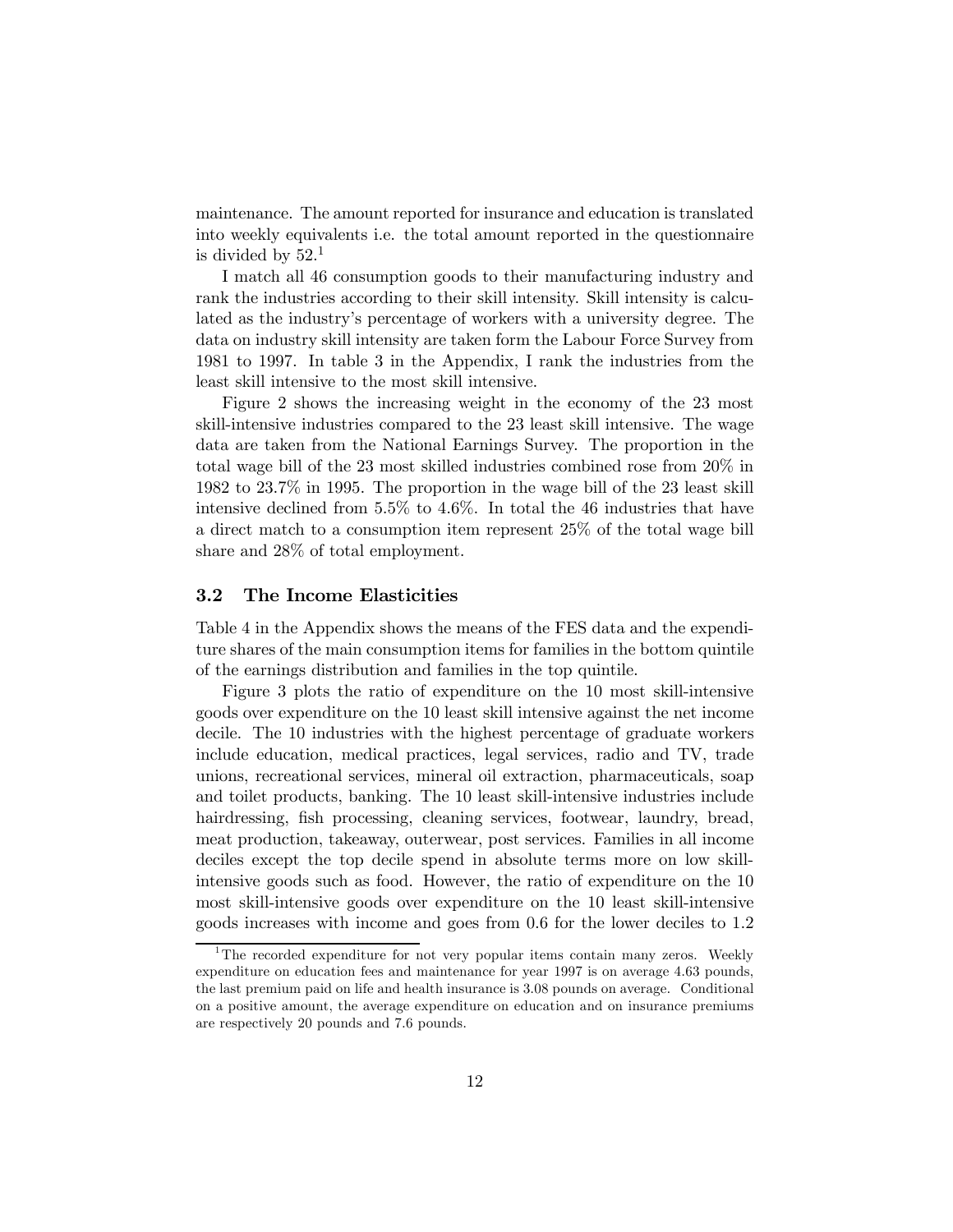

Figure 3: Ratio of expenditure on the 10 most skill intensive goods and the 10 least skill intensive goods, by income decile.

for the 10th decile.

#### 3.2.1 Almost Ideal Demand System

The estimation method for income elasticities is the Almost Ideal Demand System proposed by Deaton and Muellbauer (1980). The expenditure decision is modelled following the two-stage budgeting approach (Blundell et al., 1993). At each period  $t$ , each household  $h$  makes a decision on how much to consume conditional on various household characteristics and conditional on the consumption level of a second group of other demands. This latter group contains housing and durables such as cars that are not considered in the estimation. Let us suppose that the two groups are weakly separable in utility and therefore prices of housing and durables do not affect consumption of the goods we are going to consider. Let us also suppose that preferences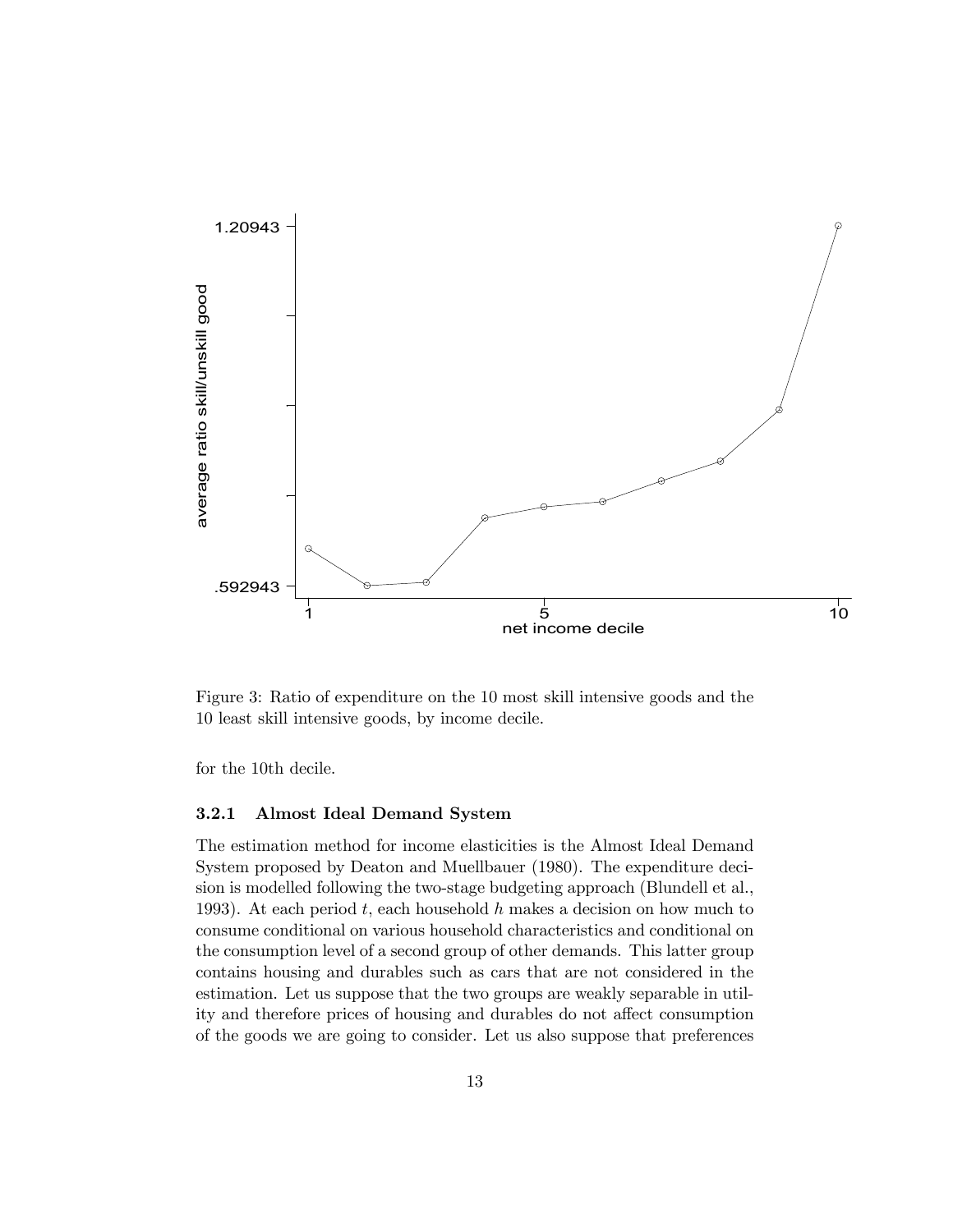are weakly separable over time and therefore incomes and prices outside the period have no effect on the current period consumption decision.

Let  $y_t$  be expenditure allocated by a household to these goods in period t. Given  $y_t$ , the household decides how much to spend on individual goods according to the following share equation (Deaton, 1980, time subscripts omitted):

$$
\omega_i = \alpha + \beta_i \log(\frac{y}{P}) + \sum_{j=1}^n \zeta_{ij} \log p_j + \theta_i X + \varepsilon_i \tag{15}
$$

where  $\omega_i = \frac{p_i x_i}{y}$  is the expenditure share of item *i*. log *y* is log total expenditure.  $P = \sum_{j=1}^{s} w_j \log p_j$  is the Stone price index where  $w_j$  is the monthly average share of good j in the data set.  $\log p_j$  are the items' price series.<sup>2</sup> X contains a quadratic in age, sex and education of the head of household, regional dummies, the total number of components and the number of children in the household. The budget elasticity will be equal to:

$$
\widehat{\eta}_i = \frac{\widehat{\beta}_i}{\overline{\omega}_i} + 1
$$

where  $\overline{\omega}_i$  is the average budget share of item *i*.

The system estimation is carried out by using a two-step procedure. In the first stage, each equation is estimated separately instrumenting total expenditure. The need to consider total expenditure as an endogenous variable comes from the occurrence of zero expenditures in the diary records. Many of the commodity groups considered, especially alcohol and tobacco are purchased infrequently. Since the zero expenditures affect both the dependent variable and the total real expenditure  $\log(\frac{y}{P})$ , ordinary least square OLS will be biased. Instrumental variable estimation, permitting all terms in  $\log(\frac{y}{P})$  to be endogenous, removes this measurement error problem. Total net income and the real interest rate are used as instruments. The real interest rate is included as it may bear on intertemporal substitution and therefore affect total expenditure in year  $t$ . In the first stage, single equation restrictions such as zero-degree homogeneity in prices are also imposed.

Given the first-step estimates, the symmetry cross-equation restrictions are imposed by means of a minimum distance estimator. The symmetry

 $2^2$ The category "other personal expenditures" aggregates goods whose price series are not available. For this group I use the general Consumption Price Index.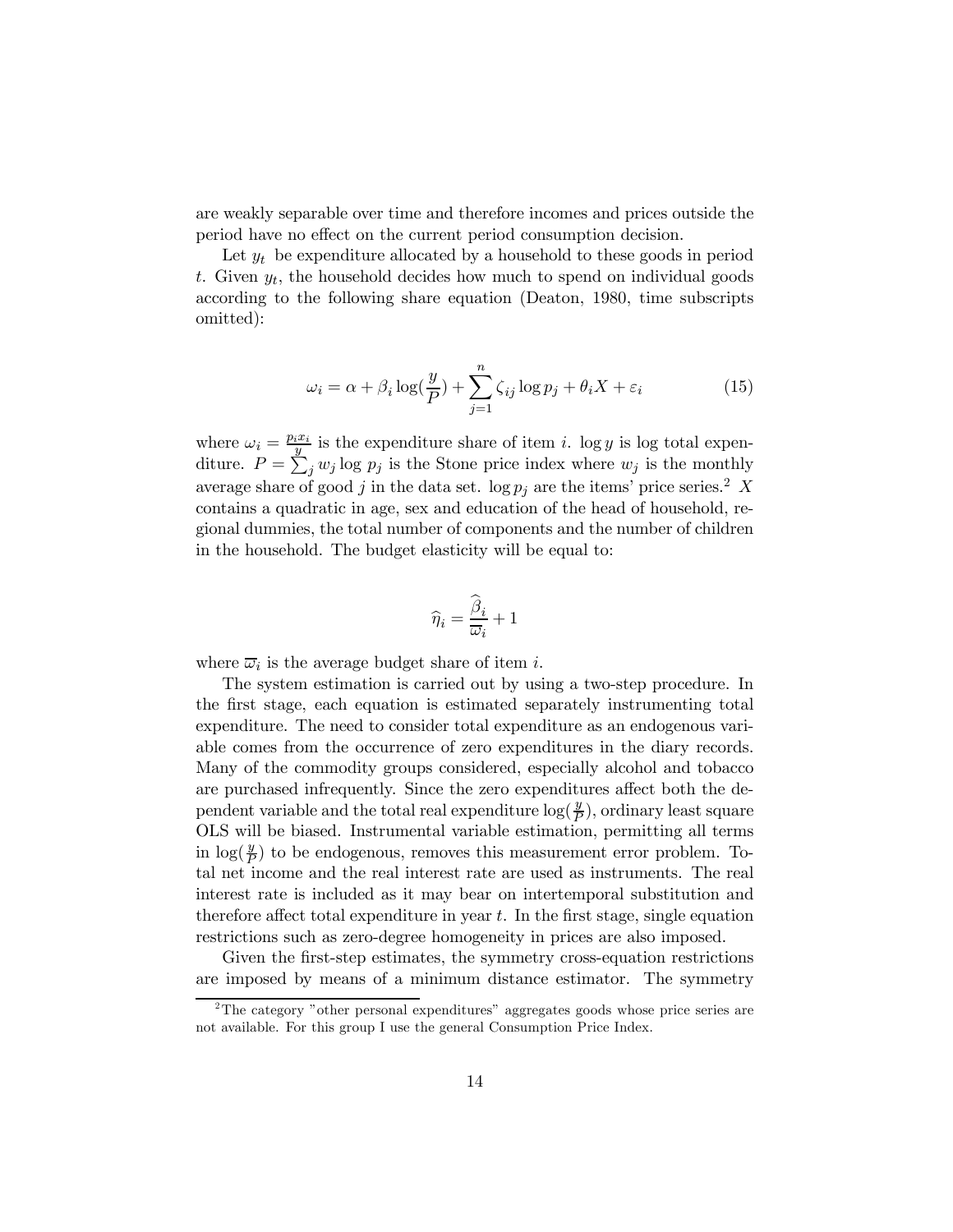cross-equation restrictions are  $N * (N-1)/2$  symmetry restrictions on the price coefficients:  $\zeta_{ij} = \zeta_{ji}$ . Denoting  $\phi$  the vector of unrestricted parameters and  $\phi^*$  the restricted parameters, the symmetry restrictions can be expressed as:

$$
\phi = R\phi^*
$$

To impose the symmetry restrictions the Minimum Distance estimator chooses  $\phi^*$  to minimize:

$$
m = (\hat{\phi} - R\phi^*)' \Sigma_{\phi}^{-1} (\hat{\phi} - R\phi^*)
$$
\n(16)

where  $\widehat{\phi}$  are the first-step estimates and  $\Sigma_{\phi}^{-1}$  is an estimate of the variancecovariance matrix. The minimized value of the quadratic form in 16 is an optimal  $\chi^2$  test of the restrictions. In this case there are  $N = 46$  homogeneity restrictions plus  $N * (N-1)/2 = 1035$  symmetry restrictions.

Table 5 in the Appendix reports the symmetry constrained estimates of the income elasticities. The table shows the coefficients  $\beta_i$  on real log total expenditure with the standard error in parenthesis, and the corresponding budget elasticity. Each row shows the results of a single share equation. The income elasticities are always very precisely estimated. The constrained estimates are statistically rejected, but the estimates of the income elasticities are only marginally affected by the imposition of the restrictions. The constrains affect mostly the price elasticities which are not relevant for the purpose of this paper.

The results indicate that high skill-intensive products have in general a higher income elasticity than low skill-intensive products. In particular, expenditure on skill-intensive services such as education, legal and medical services all have a budget elasticity much bigger than one. Expenditures on some skill-intensive products like drugs, soap and cosmetics, and books have an elasticity lower than one. Most low skill-intensive products have an income elasticity lower or just over one except for cleaning services which seem to be a luxury good.

Finally, I run a regression of the estimated income elasticities on the corresponding industry's skill intensity. This regression gives us an idea on whether rich consumers tend to consume more skill-intensive goods. I estimate:

$$
\widehat{\eta}_i = \alpha + \gamma z_i + \varepsilon_i \tag{17}
$$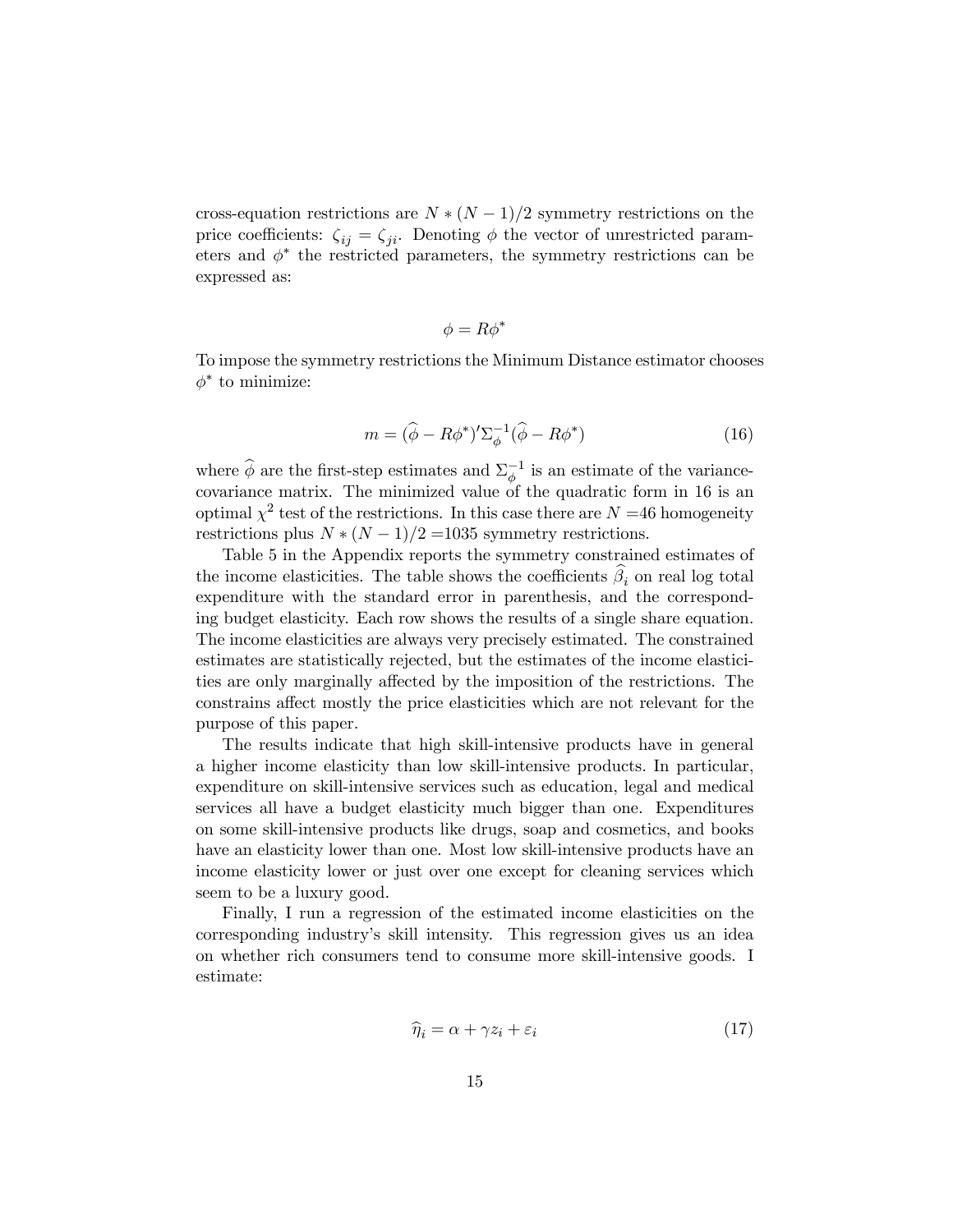

Figure 4: OLS regression of income elasticities on industry skill intensity.

where  $\hat{\eta}_i$  is the estimate of income elasticity for good i and  $z_i$  is industry  $i$  skill intensity. Skill intensity is defined as the percentage of workers with a degree that work in industry  $i$ , as reported in table 3 in the Appendix. Standard errors are corrected for heteroschedasticity. The results of the estimation are given in the first column of table 1. The regression gives a coefficient  $\gamma = 3.08(1.06)$  and  $R^2 = 0.16$ . A positive relationship between income elasticities and skill intensity indicates that rich consumers indeed consume more skill-intensive goods. Figure 4 plots the estimated elasticities against skill intensity.

#### 3.2.2 Input Output Tables

Matching consumption items directly to the industries that produce them at the manufacturing level, I disregard the retail sector and all other sectors that do not have a direct match to a consumption item. Furthermore, I do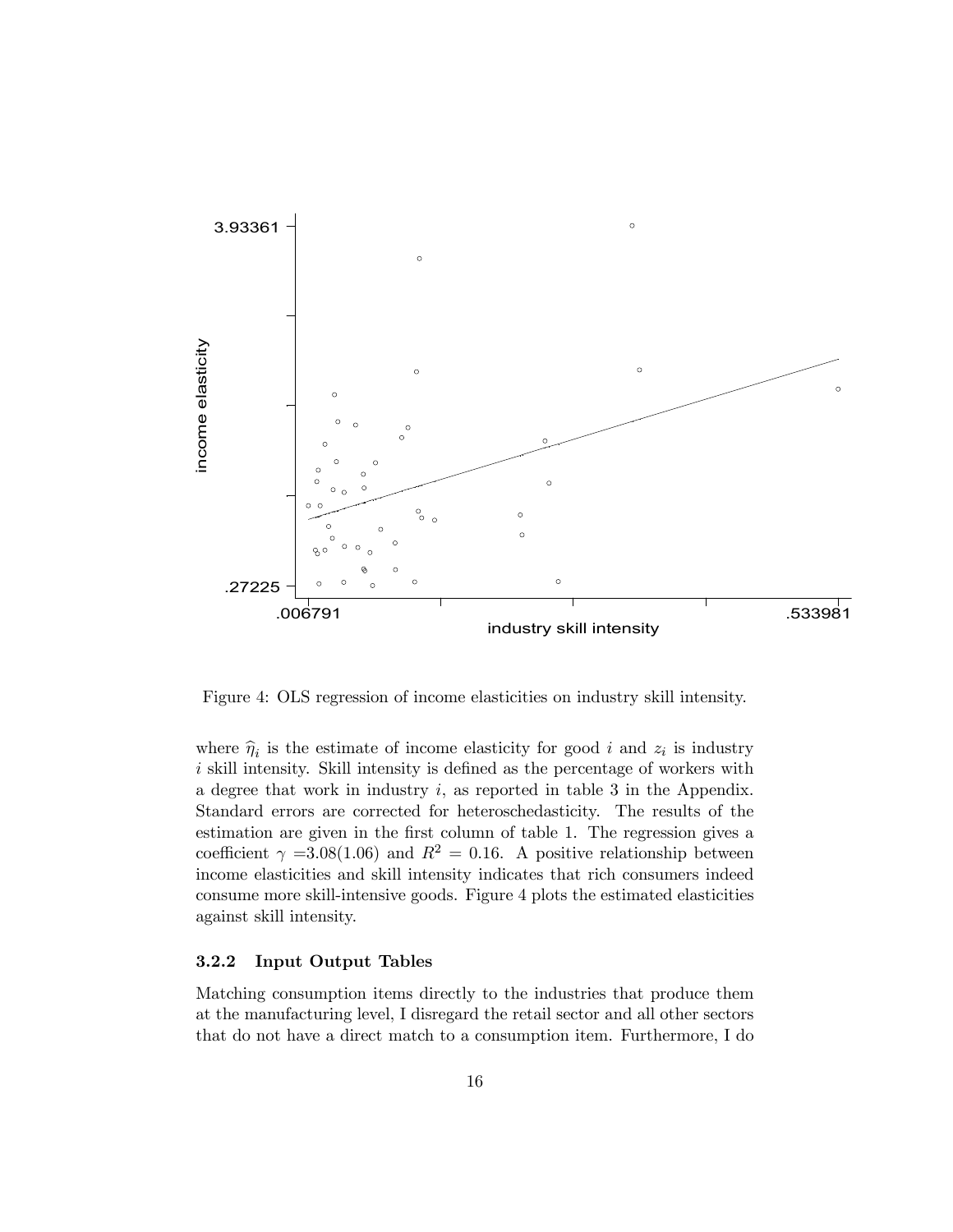not consider intermediate goods or the import penetration in the different sectors. Intermediate goods may be important because the industries that produce the inputs may have a different skill intensity than those that produce the final output. The import penetration in the different industries is relevant because consumption goods with very high income elasticities may be mainly produced abroad and therefore contribute nothing to the increase in the domestic demand for skilled labor.

To account for the skill intensity of the industries that produce inputs and of the sectors that do not have a match to a consumption item, I use the OECD domestic transaction Input-Output tables for the UK in year 1990. In table 6 in the Appendix I match the LFS industry classification to the OECD industry classification. The contribution of intermediate inputs is taken into account by calculating the skill intensity of an industry as the weighted average of the skill intensity of its inputs. The Input-Output table provides the weights. Industry  $j$  skill intensity is calculated as the weighted average of the skill intensity of the  $i$  industries that produce intermediate inputs:  $z^A_j \,=\, \sum_i$  $I_{ij}$  $\frac{I_{ij}}{\Sigma_i I_{ij}} z_i$ . In this expression  $\frac{I_{ij}}{\Sigma_i I_{ij}}$  is industry *i* input contribution into production of one unit of product j.  $z_i$  is skill intensity of industry i.

The results of regression 17 calculated using skill intensities corrected for the contribution of intermediate inputs and the retail sector, are given in table 1. This regression gives a result of  $\gamma = 5.14(3.84)$ . The relationship between income elasticities and skill intensity is stronger than before. Since the retail sector is very low skilled, it is expected to reduce the skill intensity of all goods. The effect of the retail sector on the skill intensity of all products is more than offset by the contribution of industries that produce intermediate inputs which are relatively more skill intensive.

To the extent that we want to answer the question whether skilled workers consume more skill-intensive goods, we are interested in the relationship between income elasticities for domestic products and skill intensity of domestic production. In this case, skill intensity does not need to be weighted by the import penetration of the corresponding industry, and the relevant results are those of the second column of table 1, where skill intensity is corrected for the contribution of intermediate inputs and the retail sector.

However, for the purpose of assessing how much an increase in income may increase the demand for skilled labor through income elasticities, we should weight the skill intensity of the manufacturing industry for imports since imported goods are not going to increase domestic demand for labor. Skill intensity  $z_j^A$  is therefore multiplied by the import penetration of the final industry. The import penetration of industry j,  $NX_j$ , is calculated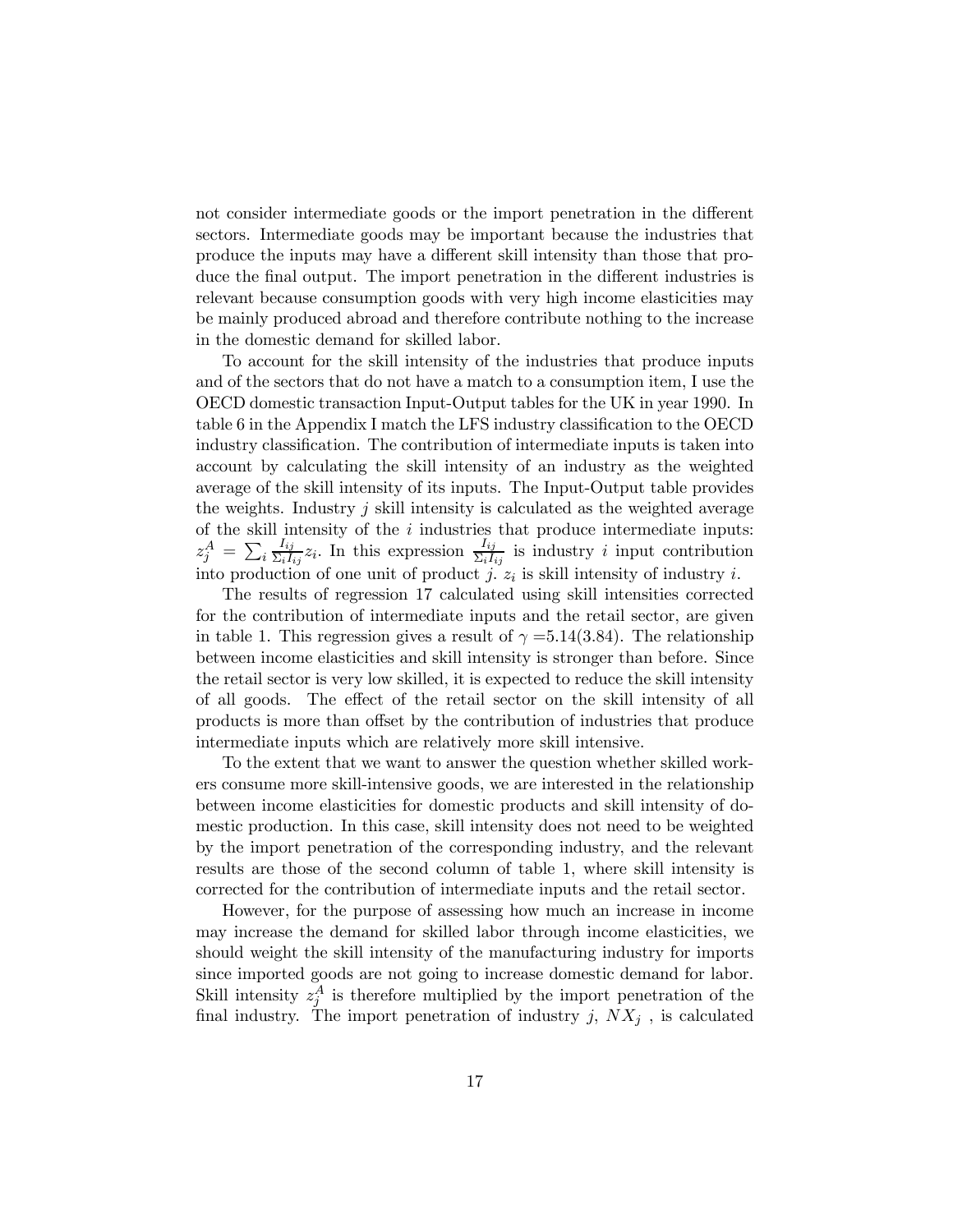|                 | Regression 1 | Regression 2<br>Skill intensity= $z_i$ Skill intensity= $z_i^A$ | Regression 3<br>Skill intensity= $z_i^A * N X_i$ |
|-----------------|--------------|-----------------------------------------------------------------|--------------------------------------------------|
| Skill intensity | 3.08         | 5.14                                                            | 9.63                                             |
|                 | (1.06)       | (3.84)                                                          | (4.50)                                           |
| R square        | 0.16         | 0.04                                                            | 0.10                                             |
| Sample size     | 46           | 46                                                              | 46                                               |

Notes: First column, skill intensity of manufacturing industry. Second column, skill intensity corrected for intermediate inputs. Third column, skill intensity corrected for intermediate inputs and import penetration.

#### Table 1: OLS regression of income elasticities on skill intensity

as  $NX_j = 1 + (E_j - I_j)/Y_j$ . Where  $E_j$ ,  $I_j$  and  $Y_j$  are exports, imports and total production of industry  $j$ . In this case, regression 17 gives a result of  $\gamma = 9.63(4.50)$  as shown in table 1. The higher value of the regression coefficient reflects the fact that the UK exports skill-intensive goods and imports low skill-intensive goods.

Table 1 compares the results of regression 17 in three cases. In the first column, skill intensity  $z_i$  is simply the skill intensity of the producing industry, in the second column, skill intensity is corrected for the contribution of intermediate goods and the retail sector,  $z_i^A$ , in the third column skill intensity is corrected for intermediate goods, the retail sector and import penetration,  $z_i^A * N X_i$ . The relationship between income elasticities and skill intensity, the coefficient  $\gamma$ , is always positive and significative. A positive value of  $\gamma$  indicates that rich consumers tend to consume more skill-intensive goods. However, this coefficient does not say how much an increase in income raises the demand for skilled labor.

To answer that question, I attempt to quantify the explanatory power of the model with respect to the implied rise in the demand for skilled labor and wage inequality. In the next section, I calibrate the model using the data of the UK economy.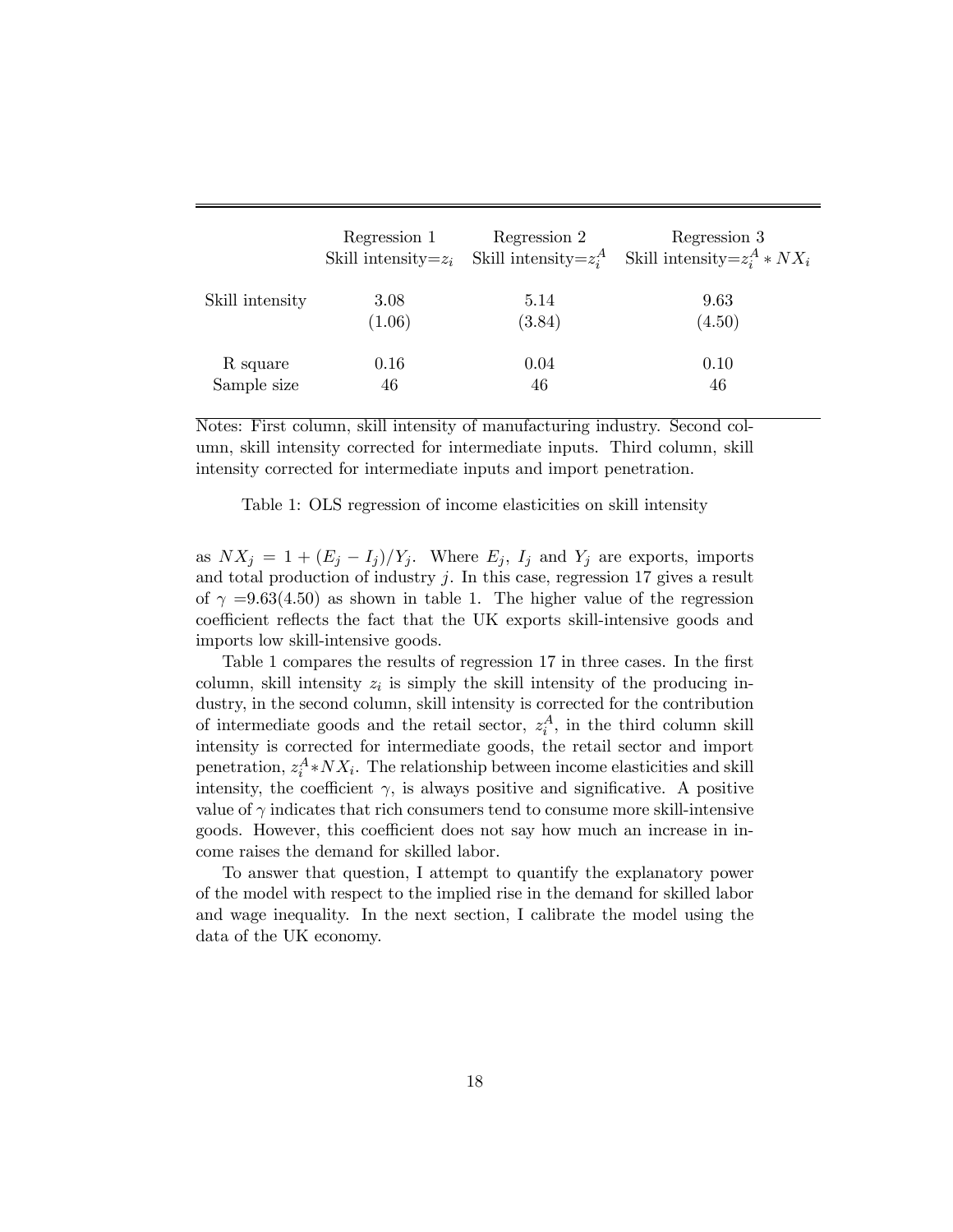#### 4 Model Calibration

This section describes a calibrated version of the model, choosing parameters in line with the UK economy. I quantify the increase in the relative demand of skilled labor in response to an increase in the relative supply of skills making use of the relationship between the skill premium and the skill ratio implied by the model of section 2.

The calibration of the model is conducted using data on the 46 industries that match the consumption items as in table 1 in the Appendix. The 46 industries are divided into 23 low skill-intensive sectors and 23 high skillintensive sectors to match the characteristics of the model of section 2. The 46 industries represent 25% of total employment and 28% of the total wage bill. Calibration of equation 14, obtained from the model of section 2, will give an idea of the importance of income elasticities in explaining the rise of wage inequality. I report equation 14 for convenience:

$$
\frac{d \log w_h}{d \log H} = \frac{(\lambda_H + \lambda_L)[R_1 - (1 - R_1)\frac{H}{L}] - (2a_1 - 1)[1 + \lambda_H + \frac{H}{L}(1 + \lambda_L)]}{-(\lambda_H + \lambda_L)T - (2a_1 - 1)(\lambda_L \sigma_1 - \sigma_2)}
$$

where  $T = \{R_1[\varepsilon_{hp}^h(a_1 - a_2) + \varepsilon_{hm}^h] + (1 - R_1)\varepsilon_{hp}^l(a_1 - a_2) + (1 - a_1)\sigma_1\}.$ 

Using LFS data from 1981 to 1997, I obtain a measure of skill intensity for the 23 most skill-intensive and the 23 least skill-intensive industries:  $\lambda_H = \frac{H_1}{H_2} = 23.1$  and  $\lambda_L = \frac{L_1}{L_2} = 1.98$ . The total skill ratio in the economy is  $\frac{H}{L} = 0.11$ . The share of the skilled in total expenditure for the skill-intensive good  $R_1 = \frac{Hy_h^h(.)}{Hu^{h}() + Lu}$  $\frac{H y_h(\cdot)}{H y_h^h(\cdot) + L y_h^l(\cdot)} = 0.12$ . The value of the wage bill share of skilled work in the skill-intensive sector  $\alpha_1 = \frac{w_h H_1}{p_h y_h} = 0.48$  while  $\alpha_2 = \frac{w_h H_2}{p_l y_l} = 0.1$ . An estimate of the income elasticity  $\varepsilon_{hm}^h = \frac{\beta}{\overline{\omega}} + 1$  is obtained from a fixed effect regression considering only the 23 most skill-intensive goods and only educated workers. The standard errors of this regression are clustered at the household level. I obtain a value of  $\beta = 0.004(0.000)$ . The average mean share among the 23 skilled goods in total expenditure for the educated workers is  $\overline{\omega} = 0.015$ . This implies an income elasticity  $\varepsilon_{hm}^h = 1.28$ . The price elasticities  $\varepsilon_{hp}^h$  and  $\varepsilon_{hp}^l$  are estimated from two separate fixed effect regressions which consider in turn only educated and only non-educated workers. They are estimated at  $\varepsilon_{hp}^h$  =-0.7(0.2) and  $\varepsilon_{hp}^l$  =-0.6(0.1). The value for the elasticity of substitution  $\sigma_1 = \sigma_2 = 1.4$  is taken from Katz and Murphy (1992). The final result is  $\frac{d \log w_h}{d \log H} = -0.32$ .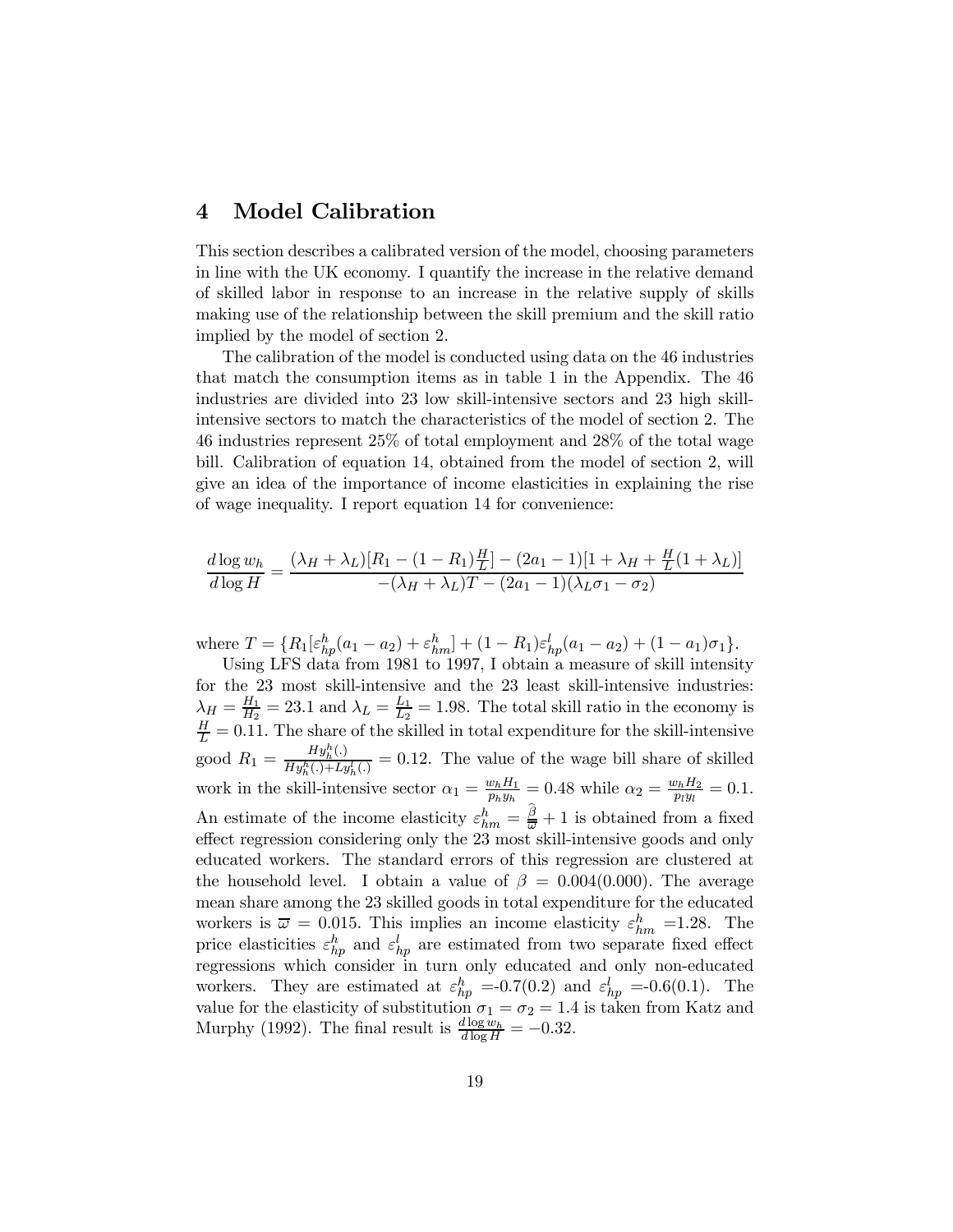In the UK economy, between 1981 and 1997,  $\frac{H}{L}$  increased by 120% and  $\frac{w_h}{L}$  increased by 20%. An increase in  $\frac{H}{L}$  has two effects. It moves the skill pre- $\frac{w_h}{w_l}$  increased by 20%. An increase in  $\frac{H}{L}$  has two effects. It moves the skill pre- $\frac{w_t}{w_l}$  down the relative labor demand and, at the same time, generates an income effect that increases the demand of skill-intensive goods and shifts out the relative demand for skilled labor. Given the value  $\frac{d \log w_h}{d \log H} = -0.32$ , this model implies that  $\frac{w_h}{w_l}$  should fall by 38% as a result of an increase in  $\frac{H}{L}$  of 120%. The same model, solved with homothetic preferences  $(\varepsilon_{hm}^h = 1)$ that disregard the income effect in favor of skill-intensive goods, implies a fall in  $\frac{w_h}{w_l}$  of 40%. Assuming this value as a benchmark, the total shift in relative labor demand is of 60% (the actual 20% plus the counterfactual  $40\%$ along a fixed relative demand curve). These calculations imply that income elasticities can explain only around 3% of the total shift in the relative demand of labor. The effect of the income elasticity reduces by 2% the fall of the relative wage along the relative demand curve  $(38\% \text{ instead of } 40\%)$ . These 2% points constitute only 3% of the 60% shift in the relative labor demand.

#### 5 Within-Group Wage Inequality

Juhn, Murphy and Pierce (1993) attribute from one half to two thirds of the total increase in wage inequality in the US to wage differentials within observable individual characteristics. Katz and Murphy (1992) show that between industry shifts in the composition of employment are not enough to account for the total shift in the relative demand for skills in the US. Most of the shift in relative labor demand occurs within detailed industries. Machin and van Reenen (1998) show that within-industry shifts are predominant across a sample of OECD countries.

In this section, the model of section 2 is extended to account for withineducation group wage inequality and within-industry labor demand shifts. To explain within-education wage inequality and within-industry relative labor demand shifts, it is necessary to introduce goods of different qualities within sectors and workers of different skills within education group. I introduce goods of high and low quality within both the high skill-intensive and the low skill-intensive sectors and high skilled and low skilled workers within both the educated and the non-educated workers.

Let us assume that only educated workers work in the skill-intensive sector. Furthermore let us assume that within the educated only those who are skilled produce high quality goods, the unskilled produce low quality goods. The same applies to the low skill-intensive sector where only non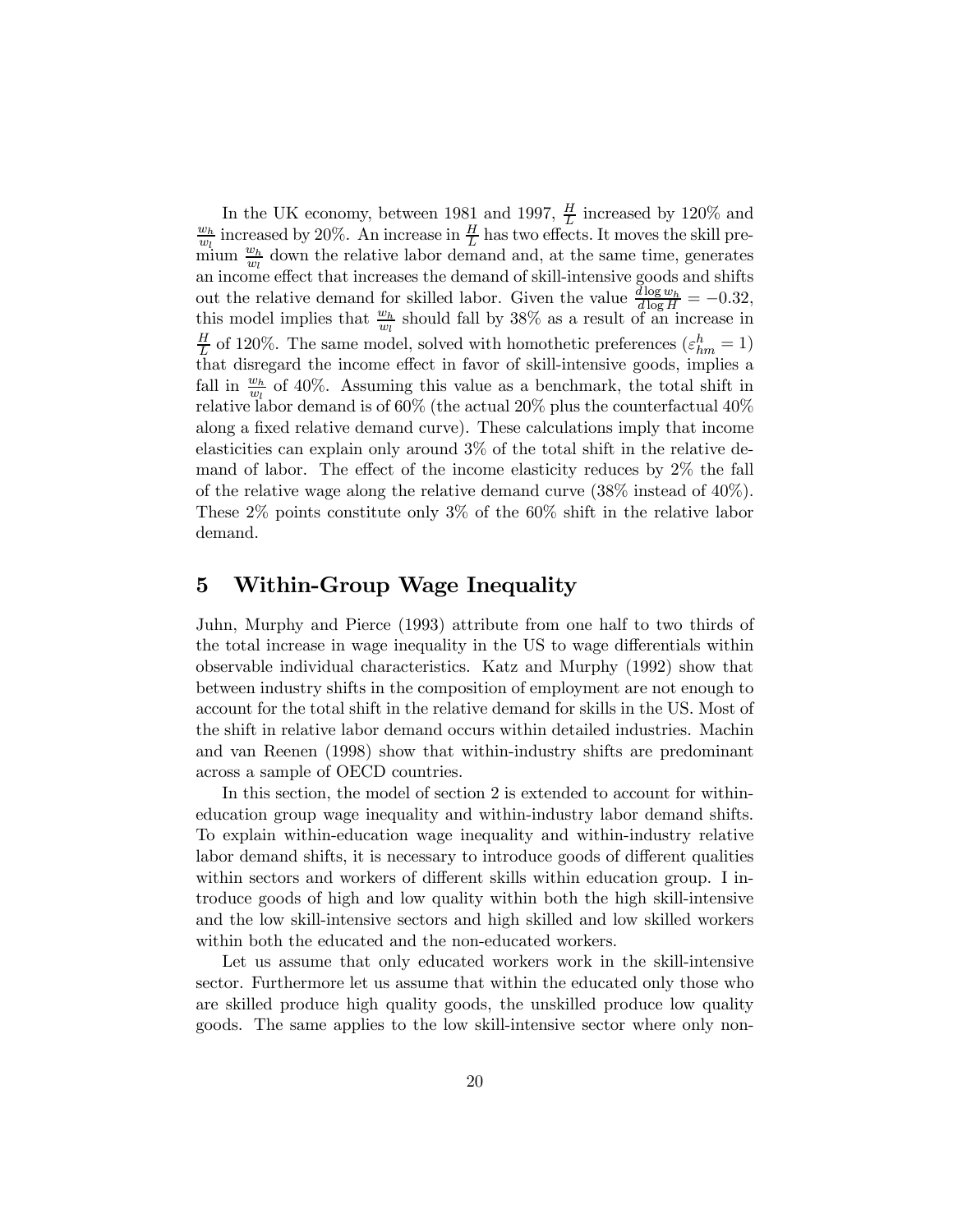educated workers work. Assume furthermore that as consumers become richer not only do they want to consume more high skill-intensive goods but they also want to consume more high quality goods within each of the two sectors: preferences are non-homothetic in goods and non-homothetic in quality. This produces the result that an income effect increases the demand of high quality goods in both sectors and therefore the wage of skilled workers that produce those goods in both sectors. This model generates an increase in residual wage inequality as long as we assume that the skills of those who produce high or low quality goods are not observable.

In formal terms, the model can be specified as follows. There are four types of workers differentiated by education and unobserved skills. There are four sectors in the economy and each of them produces using only one type of worker. The production functions in the skill-intensive sector where all the  $H$  educated workers work are of the type:

$$
y_{hj} = H_j \quad \text{where } j = s, u
$$

 $H<sub>s</sub>$  skilled educated workers produce high quality goods in the skill-intensive sector of the economy.  $H_u$  unskilled educated workers produce low quality goods. By the same token the production functions in the low skill-intensive sector are of the type:

$$
y_{lj} = L_j \text{ where } j = s, u
$$

I assume that the fraction of skilled workers in each education group is constant with  $\phi_h = \frac{H_s}{H_u} > \phi_l = \frac{L_s}{L_u}$ . The proportion of skilled workers among the educated is bigger than among the uneducated. In this model, within-group wage inequality is given by:

$$
\frac{w_{hs}}{w_{hu}} = \frac{p_{hs}}{p_{hu}} p_h
$$

and

$$
\frac{w_{ls}}{w_{lu}} = \frac{p_{ls}}{p_{lu}} \phi_l
$$

The equilibrium in the model is given by four zero-profit conditions and three market clearing conditions of the type: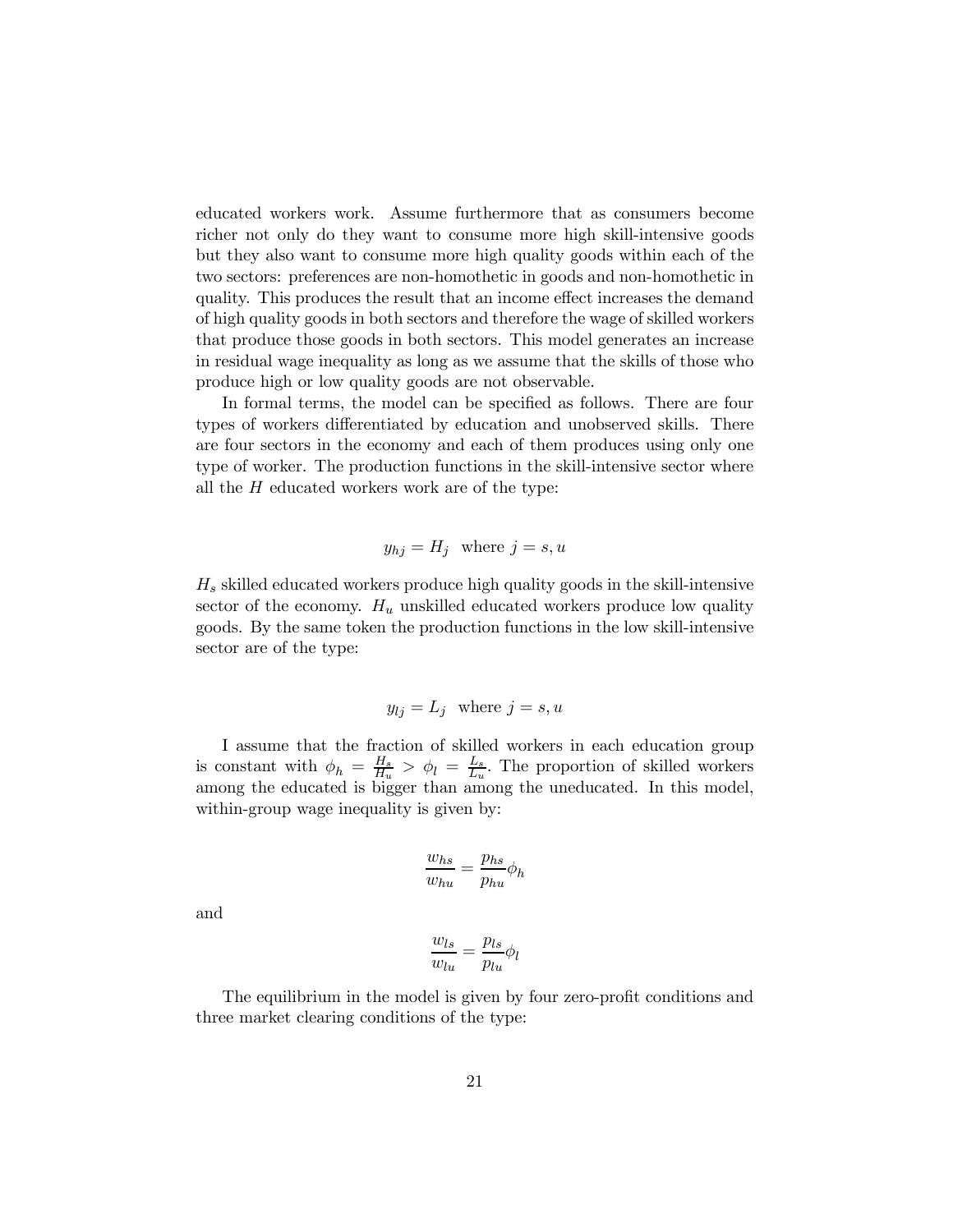$$
\phi_h H_u y_{ij}^{hs}(\frac{p_{ij}}{p}, w_{hs}) + H_u y_{ij}^{hu}(\frac{p_{ij}}{p}, w_{hu}) + \phi_l L_u y_{ij}^{ls}(\frac{p_{ij}}{p}, w_{ls}) + L_u y_{ij}^{lu}(\frac{p_{ij}}{p}, 1) = y_{ij}
$$

where  $y_{ij}^{ij}(\frac{p_{ij}}{p}, w_{ij})$  for  $i = h, l$  and  $j = s, u$  is the demand for each of the four types of goods by each of the four types of workers. Total demand is equal to production  $y_{ij}$ . The last market clearing condition is satisfied by Walras' law.

Normalize total labor supply  $H + L = 1$ . Consider an increase in the supply of educated workers  $H$  (in this case an increase in  $H_u$  and a proportional increase in  $H_s = \phi_h H_u$  and the corresponding decrease of the non-educated L. The condition that ensures an increase in within-group wage inequality in the skill-intensive sector is:

$$
\frac{\delta \log w_{hs}}{\delta \log H_u} > \frac{\delta \log w_{hu}}{\delta \log H_u} \Longleftrightarrow \epsilon_{hm}^s > \epsilon_{hm}^u
$$

To generate wage inequality within the educated in the skill-intensive sector, the model requires the income elasticity of the high quality goods to be greater than the income elasticity of low quality goods. The test of this extension of the model has to take an indirect route because consumption surveys do not have information about the quality of the goods purchased. The estimated income elasticities are going to be averages of the income elasticities of high quality and low quality goods:

$$
\epsilon_{hm} = \frac{y_h^s \epsilon_{hm}^s + y_h^u \epsilon_{hm}^u}{y_h^s + y_h^u}
$$

The demands for high quality and low quality goods within the high skillintensive sector,  $y_h^s$  and  $y_h^u$ , are unobservable. We have only total demand of a skill-intensive good  $y_h^s + y_h^u$  and the corresponding income elasticity  $\epsilon_{hm}$ . The hypothesis that high quality goods have a higher income elasticity than low quality goods can be tested looking at the evolution of elasticities over time. If the hypothesis  $\epsilon_{hm}^s > \epsilon_{hm}^u$  is correct, then over time, we should observe a higher relative demand of high quality goods  $y_h^s$  and a rise in the estimated elasticity  $\epsilon_{hm}$ . In fact  $\frac{\delta \epsilon_{hm}}{\delta y_h^s} > 0$  if  $\epsilon_{hm}^s > \epsilon_{hm}^u$ . For the low skillintensive sector we should observe a shift of demand from  $y_l^u$  to  $y_l^s$ , but also a decline in total demand for low skill-intensive goods,  $y_l^s + y_l^u$ .

To test this implication of the model I estimate a fixed effect model where I regress income elasticities estimates in each year of the sample on a time trend and a dummy for each good: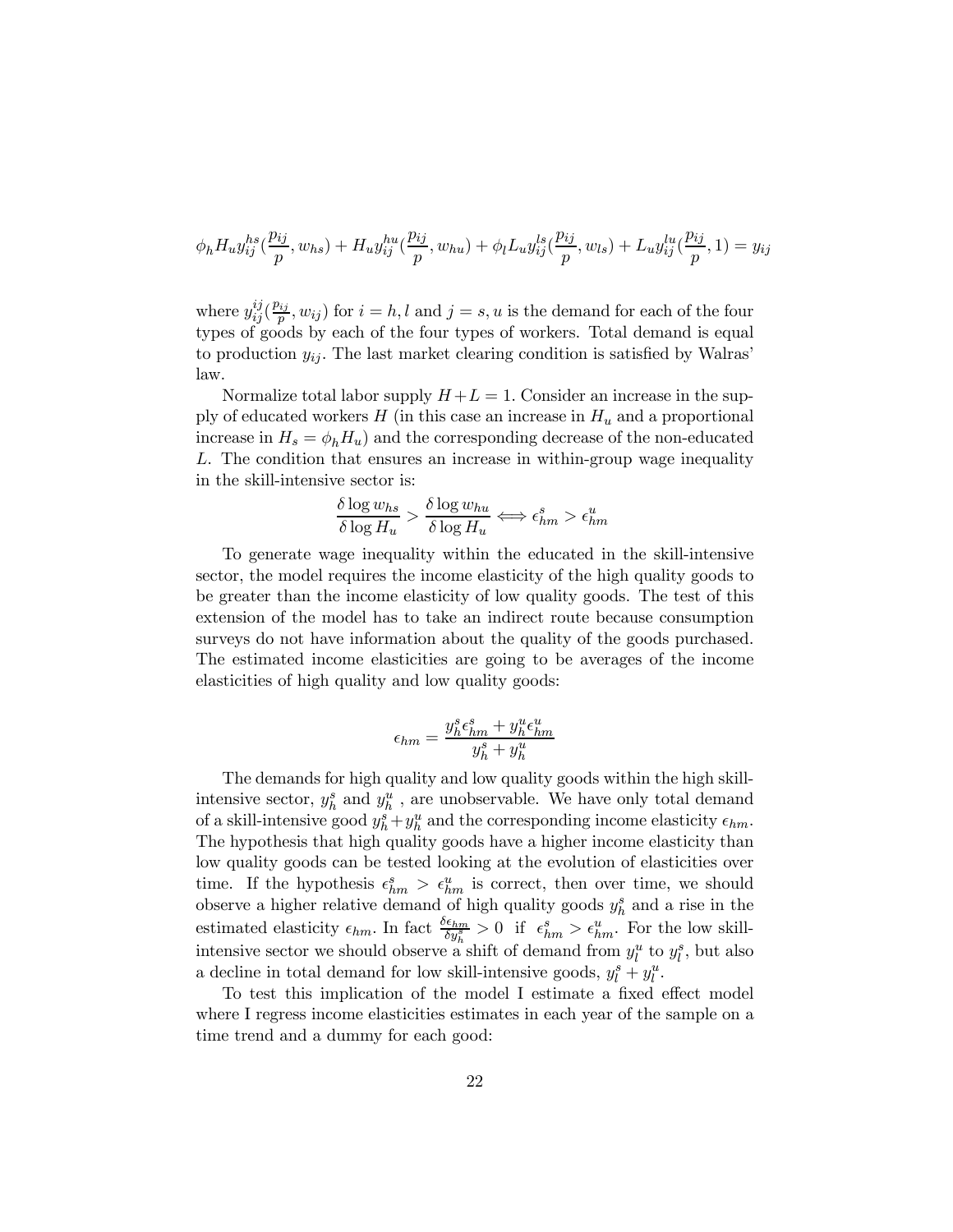| Dependent Variable    | Income elasticities<br>full sample | Income elasticities<br>High skill-intensive<br>goods | Income elasticities<br>Low skill-intensive<br>goods |
|-----------------------|------------------------------------|------------------------------------------------------|-----------------------------------------------------|
| Trend                 | 0.006                              | 0.017                                                | 0.004<br>(0.000)                                    |
| Trend*skill intensity | (0.001)<br>0.02<br>(0.005)         | (0.001)                                              |                                                     |
| R square              | 0.97                               | 0.96                                                 | 0.94                                                |
| Sample size           | 552                                | 276                                                  | 276                                                 |

Notes: Weighted regression

Table 2: Fixed effect regression of income elasticities on time trend

$$
\widehat{\eta}_{it} = \alpha + \beta t + \xi_i + \varepsilon_{it}
$$

where  $\hat{\eta}_{it}$  is the estimated income elasticity of good i in year t, t is a time trend and  $\xi_i$  is a dummy for each good. Each observation is weighted by the inverse of its variance. In table 2, I present the results on the whole sample where the time trend is interacted with skill intensity and separately on the sample of the 23 most skill-intensive goods and on the sample of the 23 less skill-intensive goods. The results for both the skilled and unskilled sectors show a rising trend in the estimated income elasticities. The results on the whole sample show a stronger rising trend for the more skill-intensive goods.

#### 6 Conclusions

In this paper I claim that the shift of relative labor demand for skills does not need to be attributed exclusively to skill-biased technical change or trade. The shift in relative labor demand can be at least partially explained by an income effect that increases the demand of skill-intensive products. If more skilled workers demand more skill-intensive goods, then an exogenous increase in the relative supply of skills can induce a shift in relative labor demand for skills.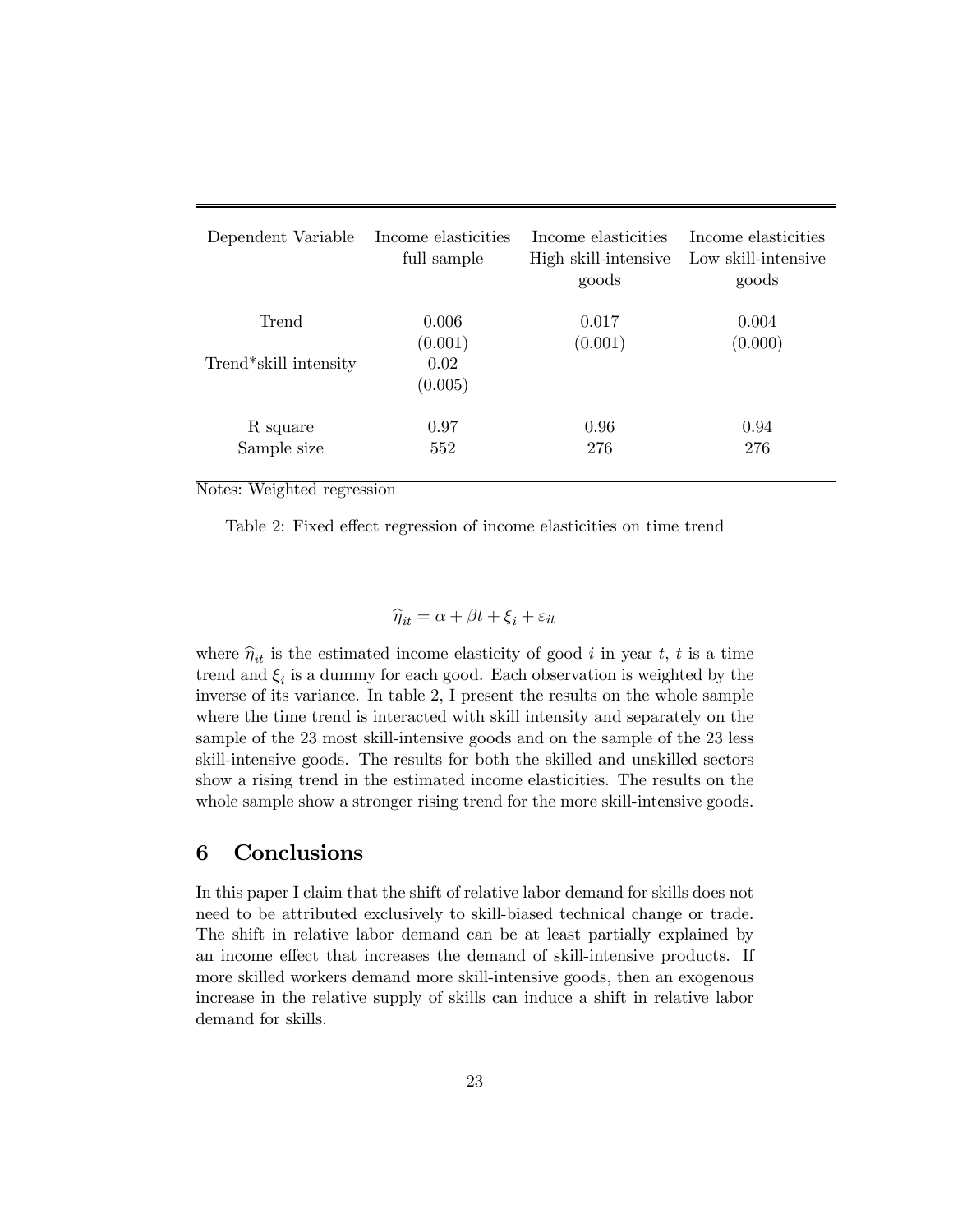I build a very simple general equilibrium model where I relate wage inequality and the skill ratio when preferences are non-homothetic. In the empirical part of the paper, I match data on consumption to data on industry skill intensity. I show that richer and more educated people tend to consume a larger proportion of skill-intensive goods. This result holds even after I correct skill intensity to take into account the contribution of intermediate inputs and import penetration. Simple calibration of the model suggests that the estimated income elasticities of consumption of skill-intensive goods can explain around 3% of the total increase in relative labor demand for skills in the UK from 1981 to 1997. Finally, I extend the model to explain wage inequality within education group and labor demand shifts within industry. I also give an indirect empirical test of this extension of the model which suggests that income elasticities of the consumption goods considered have increased over time.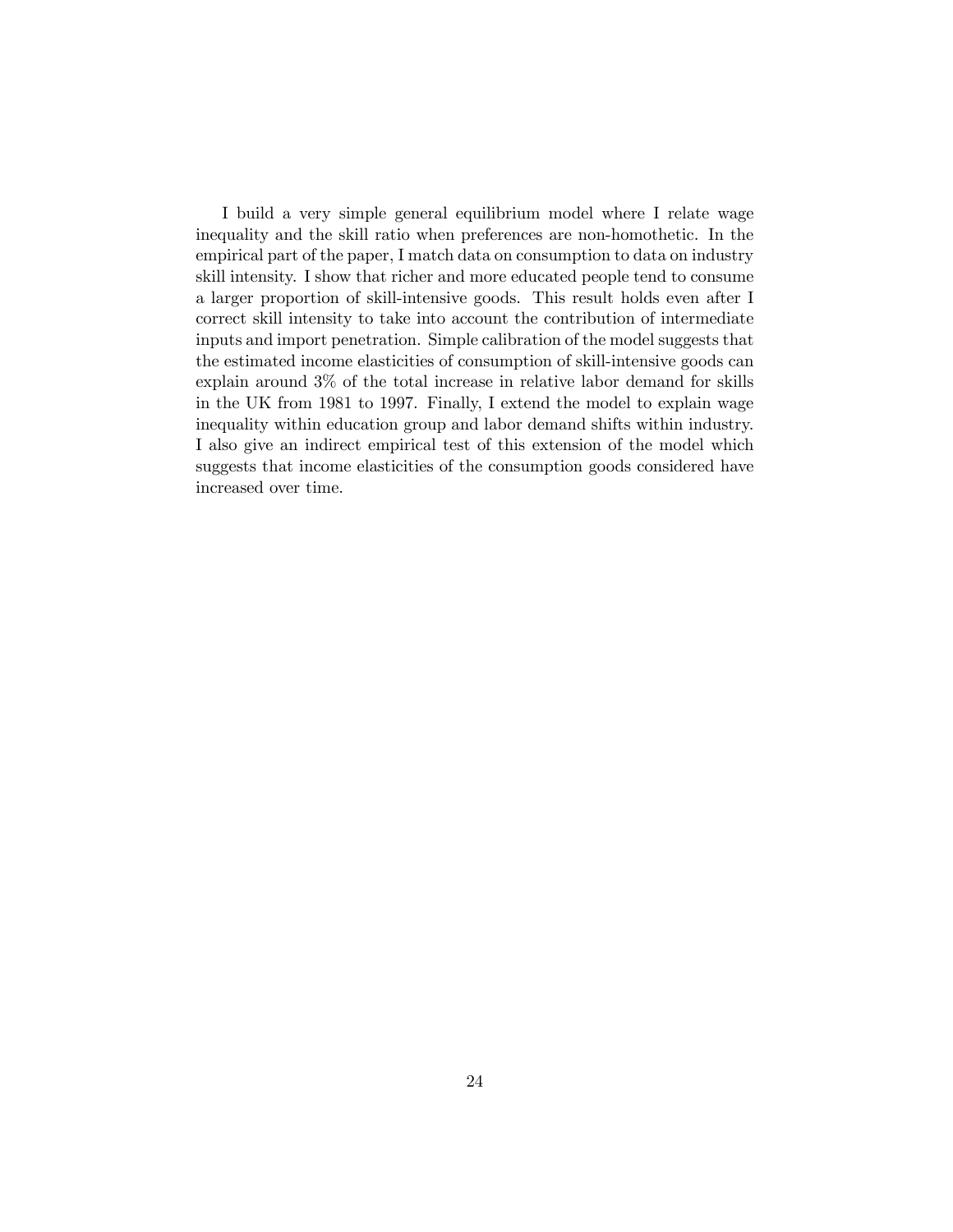#### References

- [1] Acemoglu, D. (1998), "Why Do New Technologies Complement Skills? Directed Technical Change and Wage Inequality", Quarterly Journal of Economics, 113, 1055-1090.
- [2] Acemoglu, D. (1999), "Changes in Unemployment and Wage Inequality: An Alternative Theory and Some Evidence", American Economic Review, 89, 1259-1278.
- [3] Aghion, P. and P. Howitt (1998), "On the Macroeconomics Effects of Major Technological Changes" in General Purpose Technology and Growth, E. Helpman ed., the MIT Press.
- [4] Autor, D., L. Katz and A. Krueger (1998), "Computing Inequality: Have Computers Changed the Labor Market?", Quarterly Journal of Economics, 113, 1169-1213.
- [5] Berman, E., J. Bound and S. Machin (1998), "Implications of Skill-Biased Technical Change, International Evidence", Quarterly Journal of Economics, 113, 1245-1280.
- [6] Blundell, R., P. Pashardes and G. Weber (1993), "What do We Learn About Consumer Demand Patterns from Micro Data?", American Economic Review, 89, 570-597.
- [7] Bound, J. and G. Johnson (1992), " Changes in The Structure of Wages in the 1980s: an Evaluation of Alternative Explanations", American Economic Review, 82, 371-391.
- [8] Caselli, F. (1999), "Technological Revolutions", American Economic Review, 87, 78-102.
- [9] Deaton , A. and J. Muellbauer (1980), "An Almost Ideal demand System", American Economic Review, 70, 312-326.
- [10] Di Nardo, J. , Fortin, N. and T. Lemieux (1996), "Labour Market Institutions and the Distribution of Wages: 1973-1992", Econometrica, 64, 1001-1044.
- [11] Juhn, C., K. Murphy and B. Pierce (1993), "Wage Inequality and the Rise in Returns to Skills", Journal of Political Economy, 101, 410-442.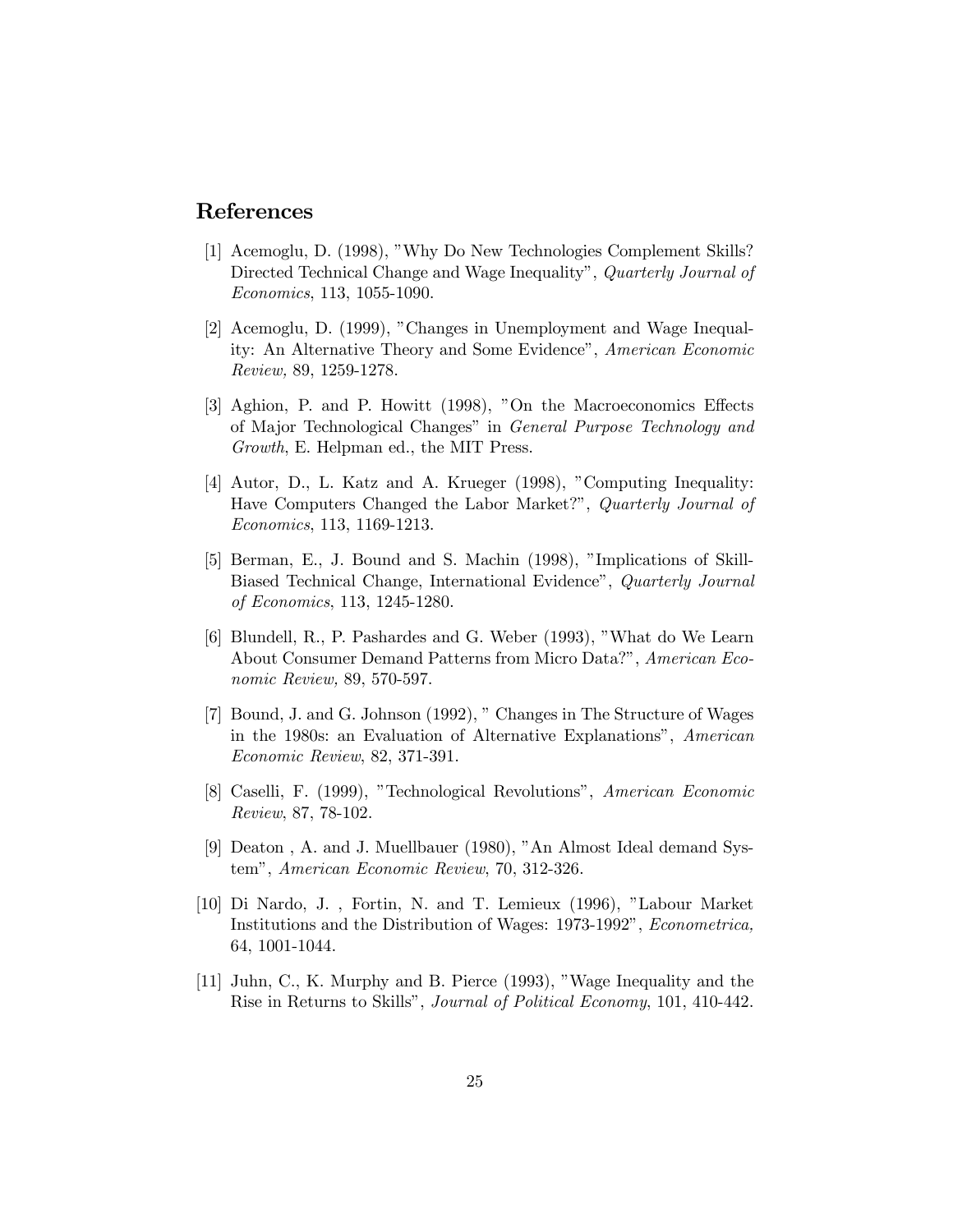- [12] Katz, L. and K. Murphy (1992), "Changes in Relative Wages: Supply and Demand Factors", Quarterly Journal of Economics, 107, 35-78.
- [13] Kiley, M. (1999), "The Supply of Skilled Labor and Skill-Biased Technical Progress", The Economic Journal, 109, 708-724.
- [14] Krueger, A. (1997), "Labor Market Shifts and the Price Puzzle Revisited", NBER WP 5924.
- [15] Krusell, P., L. Ohanian, V. Rios-Rull and G. Violante (2000), "Capital Skill Complementarity and Inequality", Econometrica, 68, 1029-1053.
- [16] Lee, D. (1999), "Wage Inequality in the US during the 80s: Rising Dispersion of Falling Minimum Wage?", Quarterly Journal of Economics, 114, 941-1024.
- [17] Machin, S. (1999), "Wage Inequality in the 70s, 80s and 90s", in "The State of Working Britain", Manchester University Press.
- [18] Machin, S. and J. van Reenen (1998), "Technology and Changes in the Skill Structure: Evidence from Seven OECD Countries", Quarterly Journal of Economics, 113, 1215-1244.
- [19] Sachs, J. and H. Shatz (1994), "Trade and Jobs in US Manufacturing", Brookings Papers on Economic Activity, 1, 1-84.
- [20] Wood, A. (1994), "North-South Trade, Employment and Inequality: Changing Fortunes in a Skill Driven World", Oxford, Clarendon Press.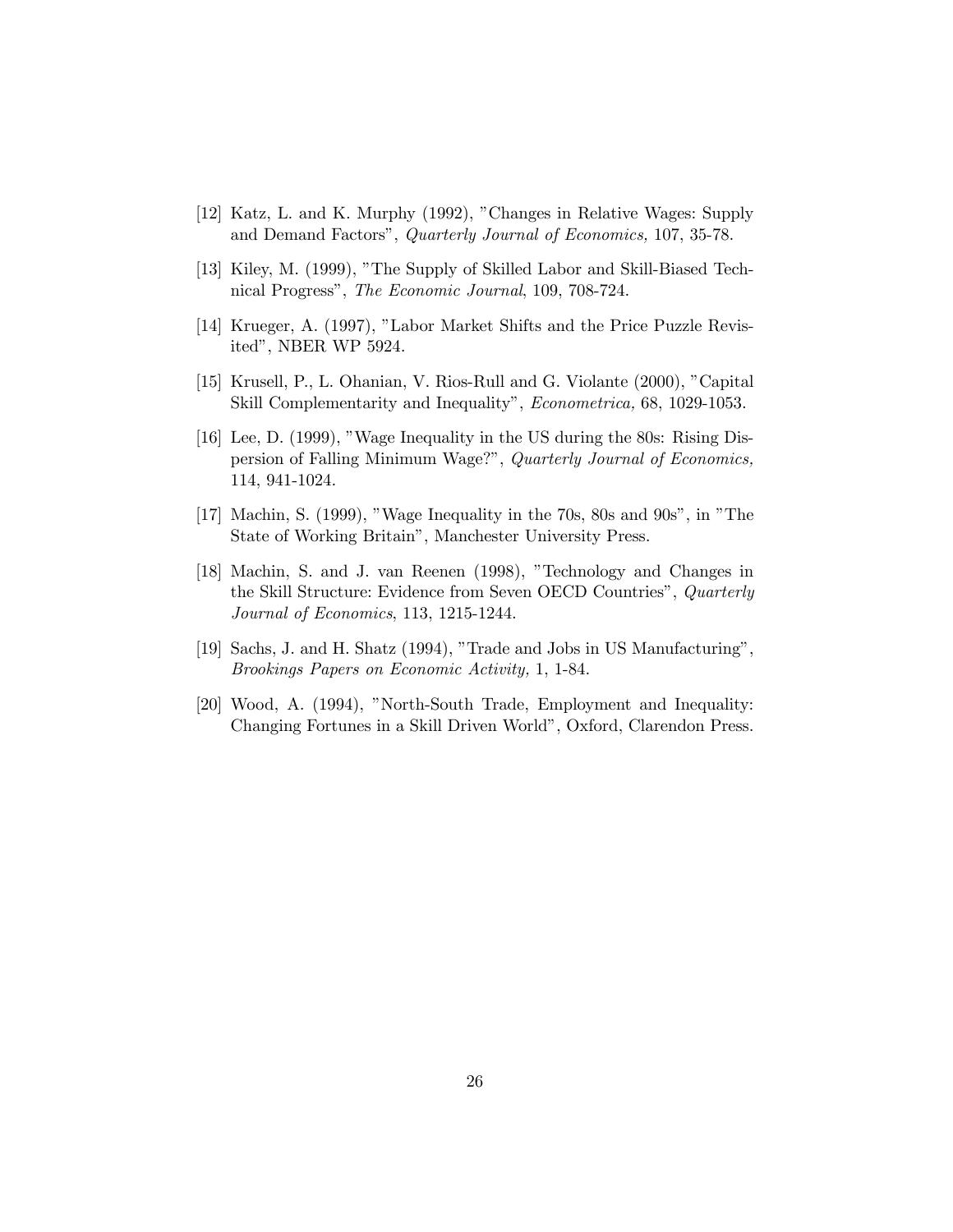| Consumption Item             | rable 9. The consumption from-measury match<br>Industry name and code | Skill intensity |
|------------------------------|-----------------------------------------------------------------------|-----------------|
|                              |                                                                       |                 |
| Hairdressing                 | 9820 hairdressing                                                     | 0.006           |
| Fish                         | 4150 fish processing                                                  | 0.013           |
| Footwear                     | 4510 footwear                                                         | 0.015           |
| Laundry                      | 9811 laundry                                                          | 0.015           |
| Cleaning services            | 9230 cleaning services                                                | 0.016           |
| Bread and biscuit            | 4196 bread and biscuit                                                | 0.017           |
| Take away                    | 6612 take away                                                        | 0.018           |
| Meat                         | 4123 meat production                                                  | 0.023           |
| Men outerwear                | 4532 mens' outerwear                                                  | 0.023           |
| Postage                      | 7901 post services                                                    | 0.026           |
| <b>Sweets</b>                | 4213 ice cream, chocolate                                             | 0.030           |
| Bus fares                    | 7210 road passenger transport                                         | 0.031           |
| Furniture                    | 4671 wood furniture                                                   | 0.032           |
| Toys                         | $4942$ toys                                                           | 0.034           |
| Domestic electric appliances | 3460 domestic electric appliances                                     | 0.036           |
| Milk products                | 4130 preparation of milk                                              | 0.042           |
| Rail fares                   | 7100 railways                                                         | 0.042           |
| Fruit and vegetables         | 4147 fruit and vegetables                                             | 0.042           |
| House furnishing             | 4555 soft furnishing                                                  | 0.053           |
| Soft drinks                  | 4283 soft drinks                                                      | 0.056           |
| Spirits                      | 4240 spirit distilling                                                | 0.061           |
| Tobacco                      | 4290 tobacco                                                          | 0.061           |
| Records                      | 3452 records                                                          | 0.062           |
| Cereals                      | 4160 grain milling                                                    | 0.063           |
| Phone                        | 7902 telecommunications                                               | 0.068           |
| Sugar                        | $4200$ sugar                                                          | 0.070           |
| Wine                         | $4261$ wine                                                           | 0.073           |
| Beer                         | 4270 brewing                                                          | 0.078           |
| <b>Books</b>                 | 4751 printing and publishing                                          | 0.093           |
| Gas bill                     | 1620 gas supply                                                       | 0.093           |
| Nhs payments                 | 9510 hospitals                                                        | 0.099           |
| Other fares                  | 7500 air transport                                                    | 0.106           |

Table 3: The consumption item-industry match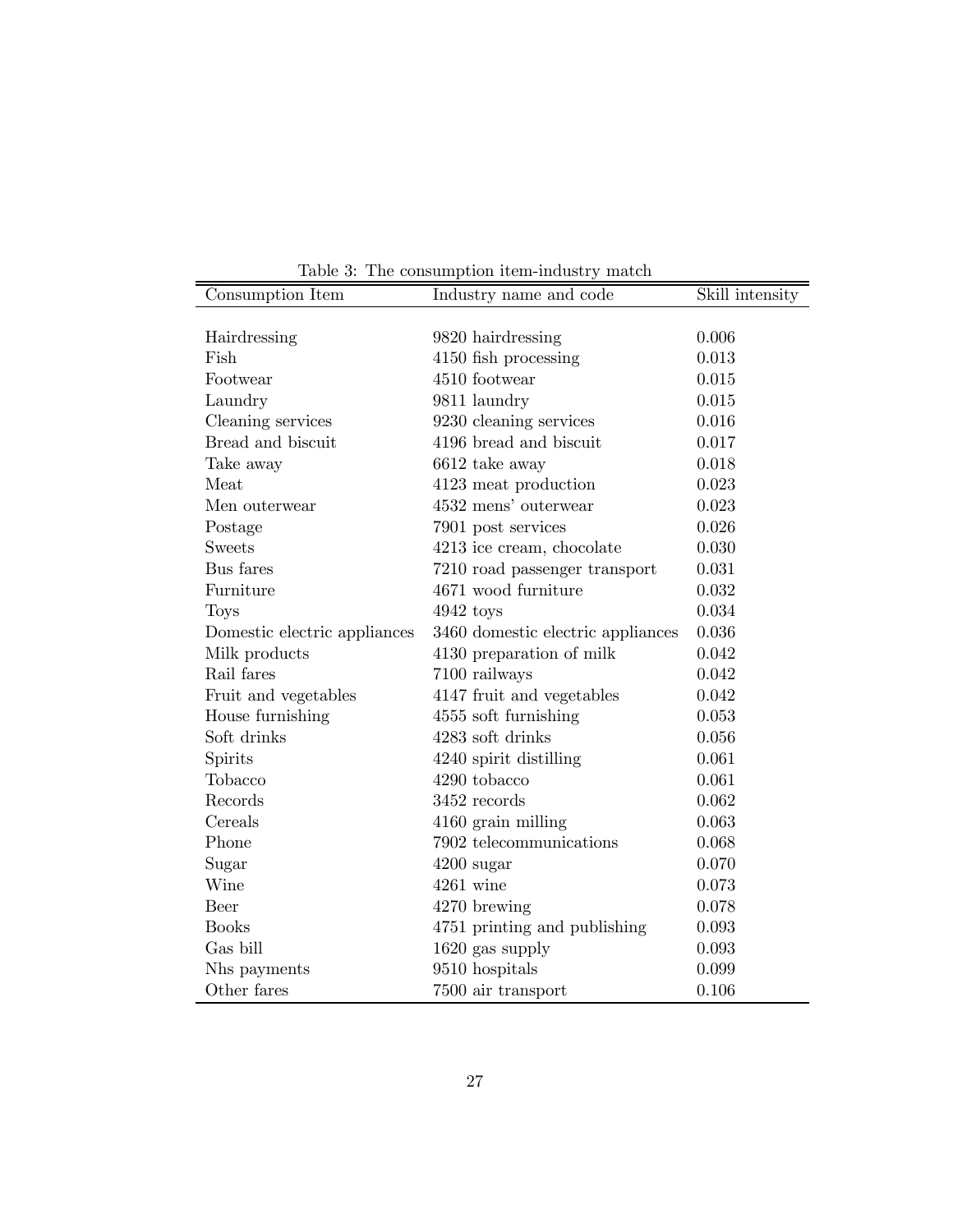| Table 3: continued            |                                |                 |  |  |  |
|-------------------------------|--------------------------------|-----------------|--|--|--|
| Consumption Item              | Industry name and code         | Skill intensity |  |  |  |
|                               |                                |                 |  |  |  |
| Electricity bill              | 1610 electricity distribution  | 0.112           |  |  |  |
| Contributions to pension      | 8150 other financial           | 0.114           |  |  |  |
| Insurance premium             | 8200 insurance                 | 0.116           |  |  |  |
| Computers                     | 3301 data processing equipment | 0.117           |  |  |  |
| Bank charges                  | 8140 banking                   | 0.119           |  |  |  |
| Soap and toilet products      | 2581 soap and toilet           | 0.132           |  |  |  |
| Drugs                         | 2570 pharmaceuticals           | 0.217           |  |  |  |
| Petrol                        | 1300 mineral oil extraction    | 0.219           |  |  |  |
| Entertainment                 | 9770 recreational services     | 0.242           |  |  |  |
| Subscriptions to trade unions | 9631 trade unions associations | 0.246           |  |  |  |
| TV licence                    | 9741 radio &TV                 | 0.255           |  |  |  |
| Legal fees                    | 8350 legal services            | 0.329           |  |  |  |
| Medical fees                  | 9530 medical practices         | 0.336           |  |  |  |
| Education                     | 9310 education                 | 0.533           |  |  |  |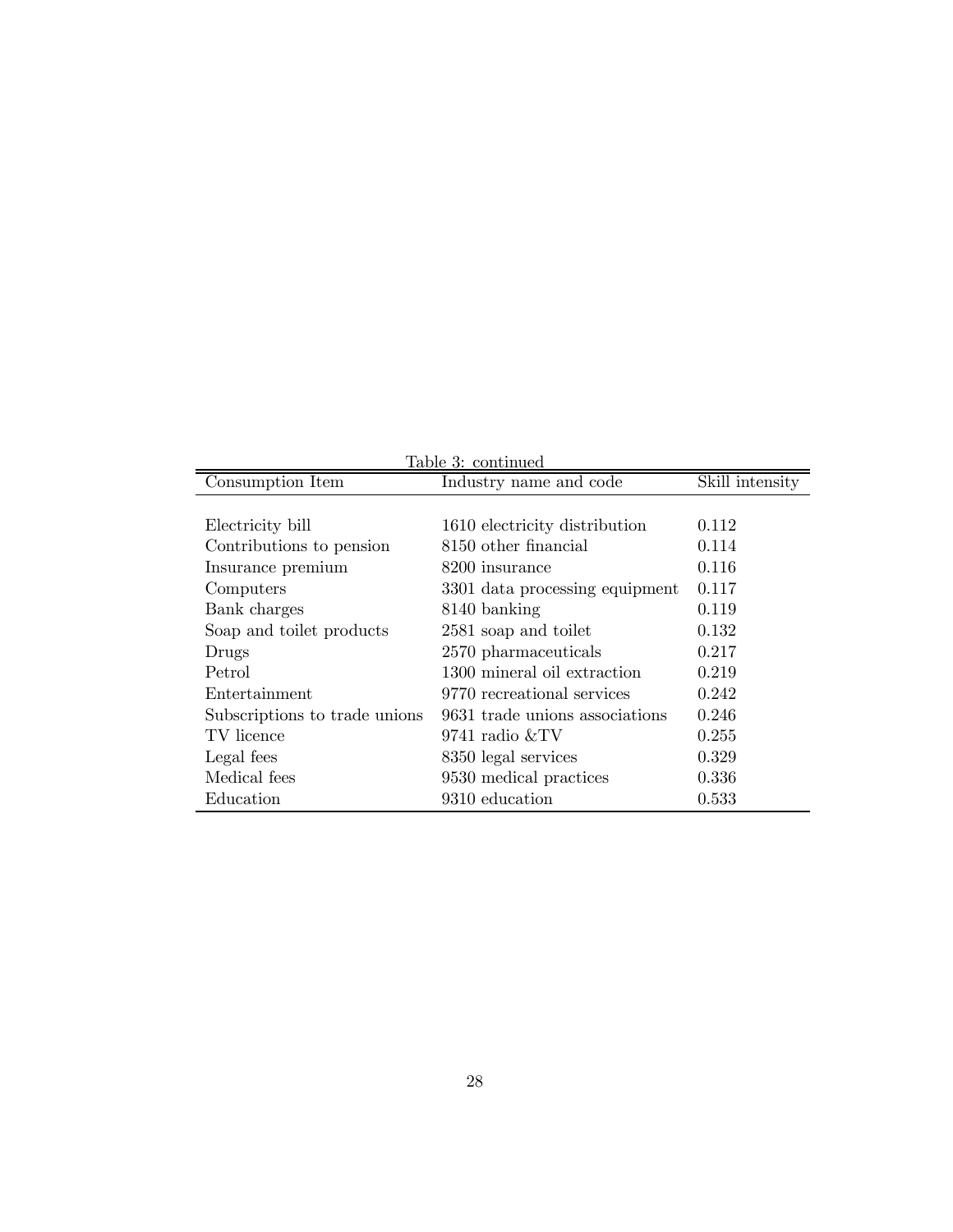| Table 4: The means of the data |                            |          |       |          |       |              |  |
|--------------------------------|----------------------------|----------|-------|----------|-------|--------------|--|
|                                | Lowest 20th<br>Full Sample |          |       |          |       | Highest 20th |  |
|                                |                            |          |       |          |       |              |  |
|                                | Mean                       | Std.Dev. | Mean  | Std.Dev. | Mean  | Std.Dev.     |  |
| Number of families             | 79492                      |          | 15903 |          | 15903 |              |  |
| Age of head                    | 50.2                       |          | 61.2  |          | 44.5  |              |  |
| Years of education of head     | 9.9                        |          | 8.5   |          | 11.6  |              |  |
| Number of persons              | 2.4                        |          | 1.4   |          | 3.1   |              |  |
| Number of children under 18    | 0.6                        |          | 0.2   |          | 0.7   |              |  |
| Number of retired              | 0.3                        |          | 0.7   |          | 0.1   |              |  |
|                                |                            |          |       |          |       |              |  |
| Income after tax               | 206.9                      | (177.2)  | 62.6  | (16.2)   | 441.1 | (257.9)      |  |
|                                |                            |          |       |          |       |              |  |
| Average Expenditure            | 162.6                      | (185.3)  | 58.2  | (53.7)   | 311.0 | (315.6)      |  |
| Food                           | 0.21                       | (0.11)   | 0.29  | (0.12)   | 0.14  | (0.07)       |  |
| Cater                          | 0.05                       | (0.05)   | 0.03  | (0.05)   | 0.06  |              |  |
| Alcohol                        | 0.05                       |          |       |          |       | (0.05)       |  |
|                                |                            | (0.06)   | 0.03  | (0.07)   | 0.05  | (0.05)       |  |
| Tobacco                        | 0.03                       | (0.05)   | 0.04  | (0.07)   | 0.01  | (0.03)       |  |
| Fuel                           | 0.08                       | (0.07)   | 0.15  | (0.10)   | 0.04  | (0.03)       |  |
| Household Goods                | 0.08                       | (0.09)   | 0.07  | (0.09)   | 0.08  | (0.10)       |  |
| <b>Household Services</b>      | 0.05                       | (0.05)   | 0.07  | (0.06)   | 0.05  | (0.05)       |  |
| Clothing                       | 0.06                       | (0.08)   | 0.04  | (0.08)   | 0.08  | (0.08)       |  |
| Personal Goods and services    | 0.04                       | (0.05)   | 0.04  | (0.05)   | 0.05  | (0.05)       |  |
| Fares                          | 0.02                       | (0.05)   | 0.02  | (0.04)   | 0.02  | (0.05)       |  |
| Leisure Goods                  | 0.05                       | (0.06)   | 0.04  | (0.05)   | 0.05  | (0.06)       |  |
| Leisure services               | 0.05                       | (0.06)   | 0.05  | (0.06)   | 0.05  | (0.07)       |  |
| Other services                 | 0.05                       | (0.07)   | 0.03  | (0.05)   | 0.08  | (0.09)       |  |
|                                |                            |          |       |          |       |              |  |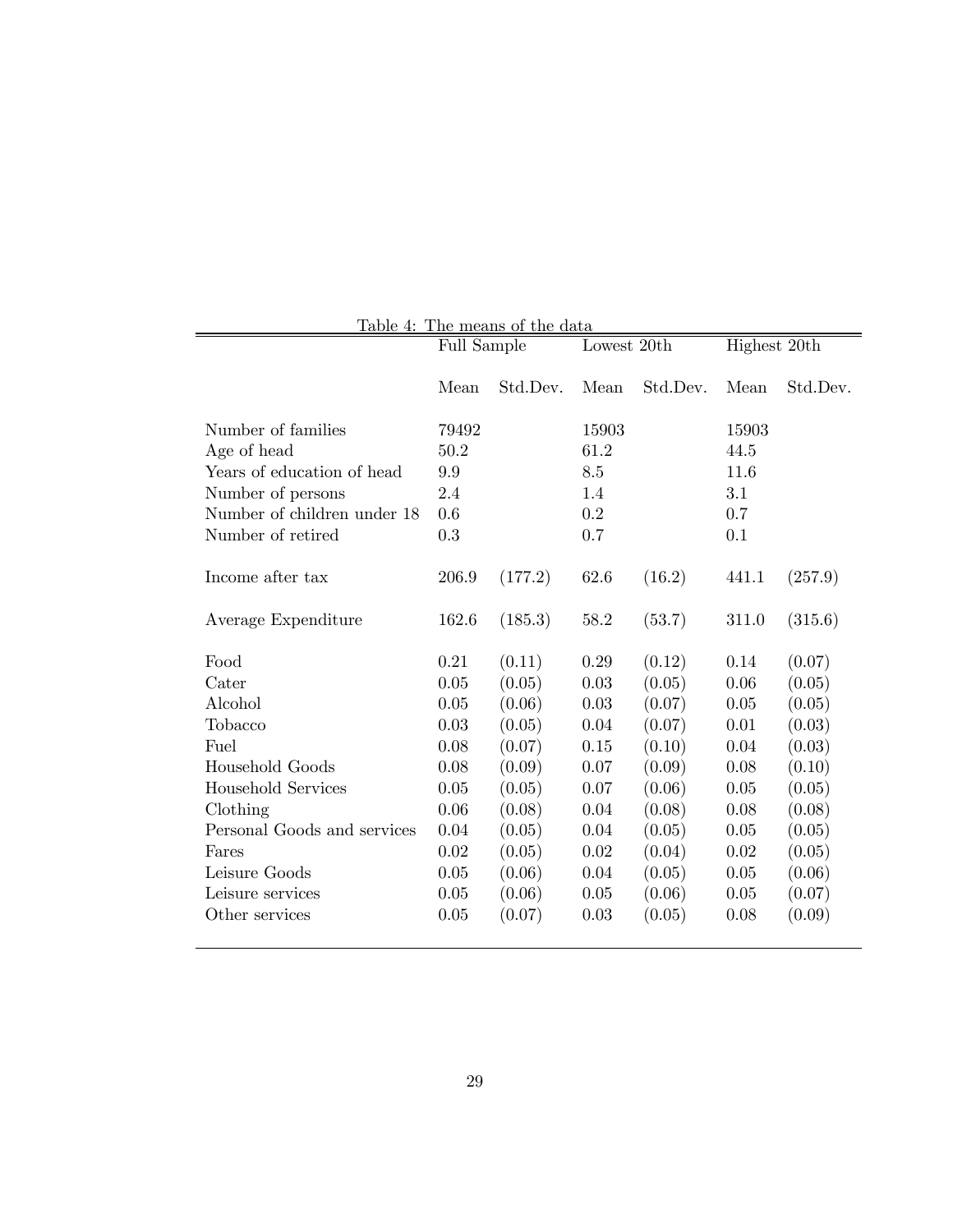| Table 9. Trimose rucar bysecm Esemiaecs. Income Elaseiches<br>Consumption Item | Coefficient | Std. Error | Expenditure share | Elasticity |
|--------------------------------------------------------------------------------|-------------|------------|-------------------|------------|
|                                                                                |             |            |                   |            |
| Hairdressing                                                                   | 0.000       | (0.000)    | 0.010             | 1.08       |
| Fish                                                                           | $-0.003$    | (0.000)    | 0.009             | 0.63       |
| Footwear                                                                       | 0.005       | (0.000)    | 0.015             | 1.32       |
| Laundry                                                                        | $-0.000$    | (0.000)    | 0.000             | 0.59       |
| Cleaning services                                                              | 0.000       | (0.000)    | 0.000             | 1.44       |
| Bread and biscuit                                                              | $-0.009$    | (0.001)    | 0.013             | 0.29       |
| Take away                                                                      | 0.005       | (0.000)    | 0.061             | 1.08       |
| Meat                                                                           | $-0.004$    | (0.000)    | 0.012             | 0.63       |
| Men outerwear                                                                  | 0.009       | (0.000)    | 0.013             | 1.71       |
| Postage                                                                        | $-0.000$    | (0.000)    | $0.003\,$         | 0.87       |
| <b>Sweets</b>                                                                  | $-0.001$    | (0.000)    | 0.008             | 0.75       |
| Bus fares                                                                      | 0.007       | (0.000)    | 0.028             | 1.24       |
| Furniture                                                                      | 0.020       | (0.002)    | 0.016             | 2.21       |
| <b>Toys</b>                                                                    | 0.006       | (0.000)    | 0.011             | 1.53       |
| Domestic electric appliances                                                   | $0.012\,$   | (0.000)    | $\,0.013\,$       | $1.93\,$   |
| Milk products                                                                  | $-0.012$    | (0.001)    | 0.017             | 0.30       |
| Rail fares                                                                     | 0.001       | (0.000)    | 0.007             | 1.21       |
| Fruit and vegetables                                                           | $-0.005$    | (0.000)    | 0.016             | 0.66       |
| House furnishing                                                               | 0.013       | (0.000)    | 0.014             | 1.90       |
| Soft drinks                                                                    | $-0.002$    | (0.000)    | 0.008             | 0.65       |
| Spirits                                                                        | 0.005       | (0.000)    | 0.013             | 1.40       |
| Tobacco                                                                        | $-0.020$    | (0.001)    | 0.037             | 0.44       |
| Records                                                                        | 0.001       | (0.000)    | 0.006             | 1.26       |
| Cereals                                                                        | $-0.004$    | (0.000)    | 0.007             | 0.42       |
| Phone                                                                          | $-0.013$    | (0.001)    | 0.034             | 0.60       |
| Sugar                                                                          | $-0.003$    | (0.000)    | 0.004             | $0.27\,$   |
| Wine                                                                           | 0.005       | (0.000)    | 0.009             | 1.52       |
| Beer                                                                           | $-0.005$    | (0.000)    | $0.035\,$         | 0.84       |
| <b>Books</b>                                                                   | $-0.007$    | (0.000)    | 0.024             | 0.70       |
| Gas bill                                                                       | $-0.021$    | (0.003)    | 0.037             | 0.43       |
| Nhs payments                                                                   | 0.001       | (0.000)    | 0.002             | 1.77       |
| Other fares                                                                    | 0.010       | (0.000)    | 0.012             | 1.88       |

Table 5: Almost Ideal System Estimates. Income Elasticities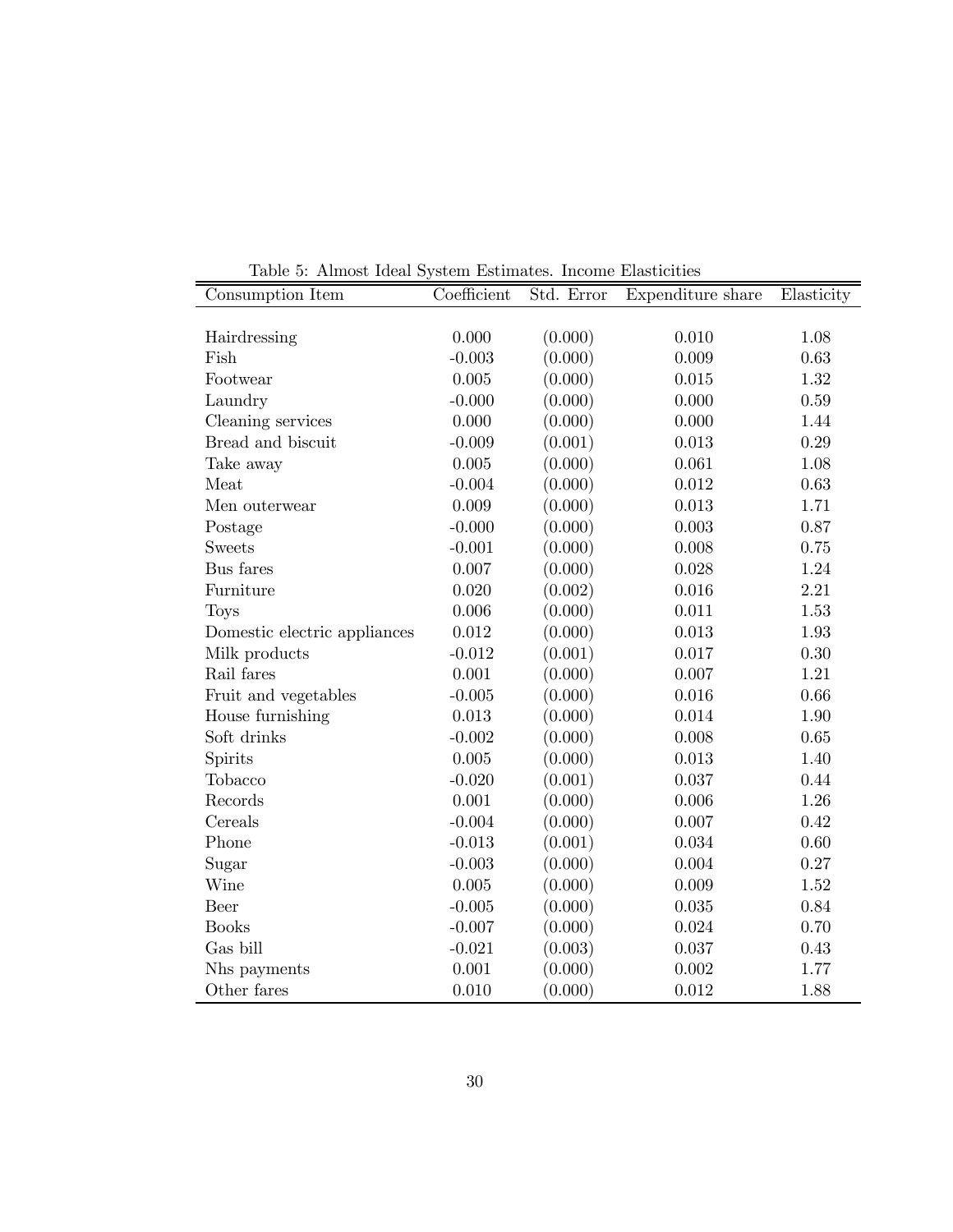| Table 5: continued            |             |            |                   |            |  |  |
|-------------------------------|-------------|------------|-------------------|------------|--|--|
| Consumption Item              | Coefficient | Std. Error | Expenditure share | Elasticity |  |  |
|                               |             |            |                   |            |  |  |
| Electricity bill              | $-0.034$    | (0.001)    | 0.049             | 0.30       |  |  |
| Contributions to pension      | 0.018       | (0.003)    | 0.012             | 2.44       |  |  |
| Insurance premium             | 0.000       | (0.000)    | 0.020             | 1.02       |  |  |
| Computers                     | 0.002       | (0.002)    | 0.000             | 3.59       |  |  |
| Bank charges                  | $-0.000$    | (0.000)    | 0.001             | 0.96       |  |  |
| Soap and toilet products      | $-0.000$    | (0.000)    | 0.015             | 0.93       |  |  |
| Drugs                         | $-0.000$    | (0.000)    | 0.007             | 0.98       |  |  |
| Petrol                        | $-0.001$    | (0.000)    | 0.005             | 0.78       |  |  |
| Entertainment                 | 0.028       | (0.000)    | 0.038             | 1.74       |  |  |
| Subscriptions to trade unions | 0.006       | (0.000)    | 0.019             | 1.31       |  |  |
| TV licence                    | $-0.013$    | (0.000)    | 0.019             | 0.31       |  |  |
| Legal fees                    | 0.001       | (0.000)    | 0.000             | 3.93       |  |  |
| Medical fees                  | 0.005       | (0.001)    | 0.003             | 2.46       |  |  |
| Education                     | 0.010       | (0.001)    | 0.008             | 2.26       |  |  |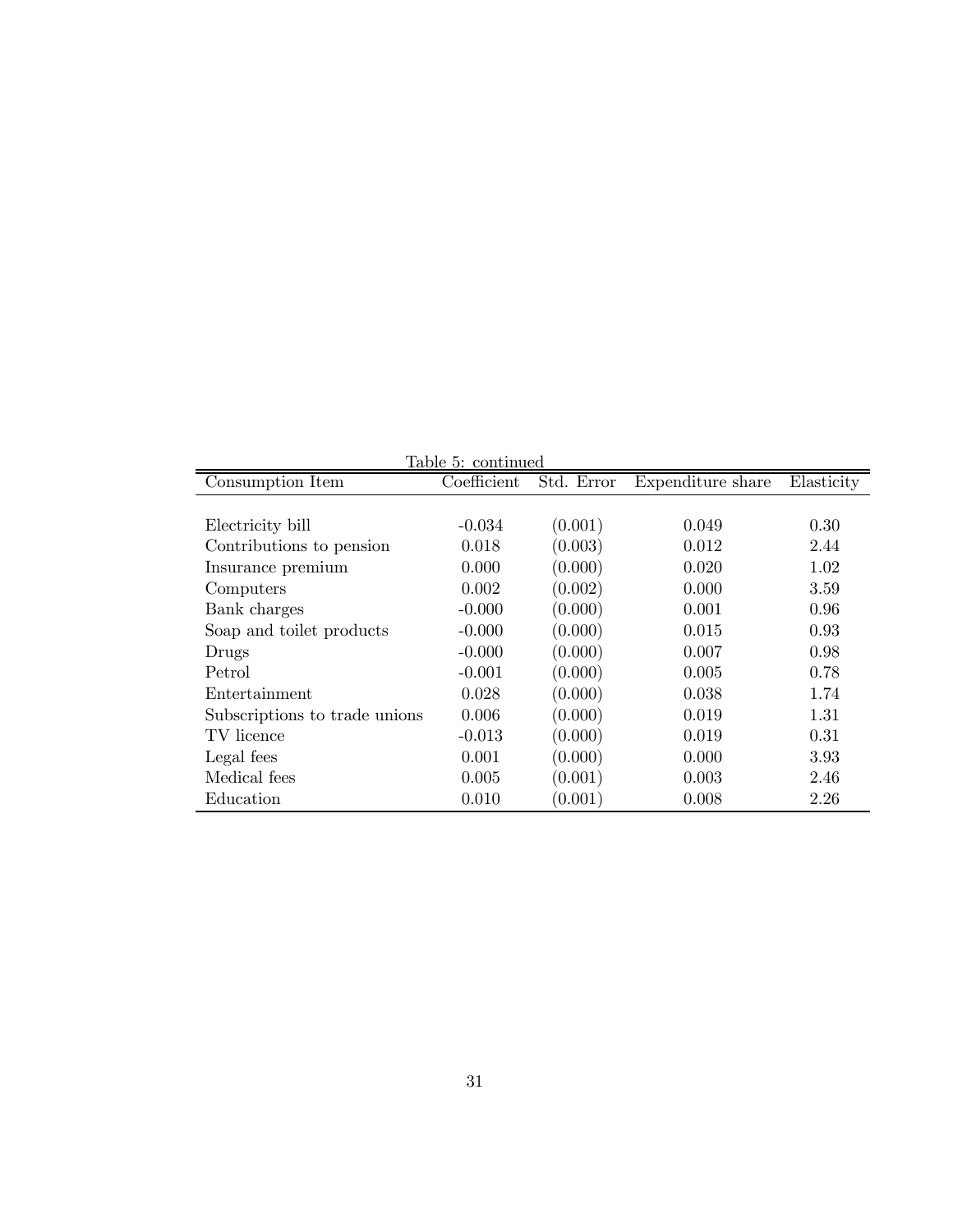Table 6: Match Input-Output table to industry classification

| <b>OECD</b> Input Output               | Industry name and code            |
|----------------------------------------|-----------------------------------|
|                                        |                                   |
| Community social and personal services | 9820 hairdressing                 |
| Food Beverages Tobacco                 | 4150 fish processing              |
| <b>Textiles</b>                        | 4510 footwear                     |
| Community social and personal services | 9811 laundry                      |
| Community social and personal services | 9230 cleaning services            |
| Food Beverages Tobacco                 | 4196 bread and biscuit            |
| Restaurants and Hotels                 | 6612 take away                    |
| Food Beverages Tobacco                 | 4123 meat production              |
| <b>Textiles</b>                        | 4532 men outerwear                |
| Government consumption                 | 7901 post services                |
| Food Beverages Tobacco                 | 4213 ice cream, chocolate         |
| Transport and Storage                  | 7210 road passenger transport     |
| Wood Products                          | 4671 wood furniture               |
| Rubber and plastic products            | $4942$ toys                       |
| Electric apparatus                     | 3460 domestic electric appliances |
| Food Beverages Tobacco                 | 4130 preparation of milk          |
| Transport and storage                  | 7100 railways                     |
| Food Beverages Tobacco                 | 4147 fruit and vegetables         |
| <b>Textiles</b>                        | 4555 soft furnishing              |
| Food Beverages Tobacco                 | 4283 soft drinks                  |
| Food Beverages Tobacco                 | 4240 spirit distilling            |
| Food Beverages Tobacco                 | 4290 tobacco                      |
| Rubber and plastic products            | $3452$ records                    |
| Food Beverages Tobacco                 | 4160 grain milling                |
| Communication                          | 7902 telecommunications           |
| Food Beverages Tobacco                 | $4200$ sugar                      |
| Food Beverages Tobacco                 | $4261$ wine                       |
| Food Beverages Tobacco                 | 4270 brewing                      |
| Paper and printing                     | 4751 printing and publishing      |
| Electricity gas and water              | 1620 gas supply                   |
| Government consumption                 | 9510 hospitals                    |
| Transport and storage                  | 7500 air transport                |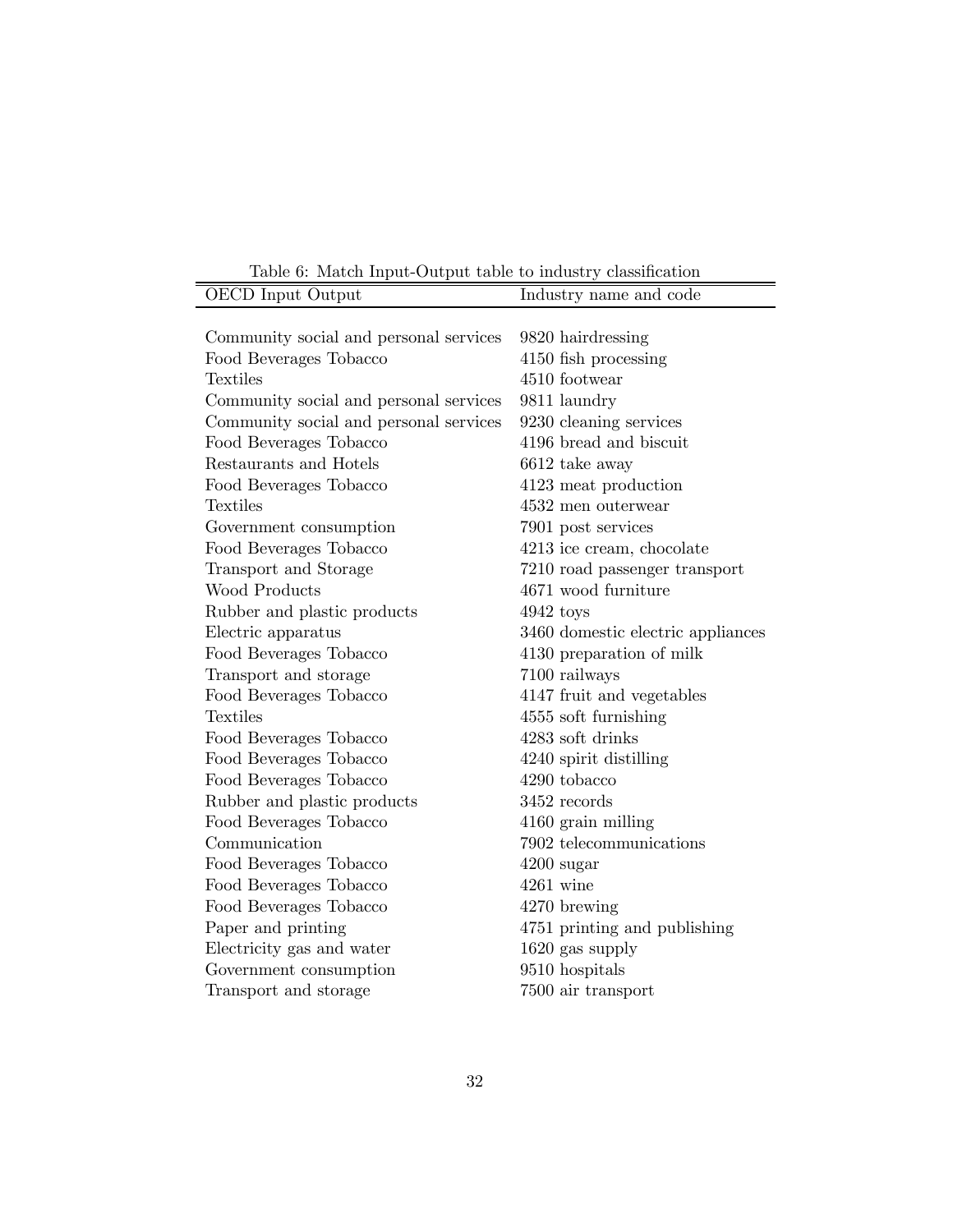| Table 6: continued                     |                                |  |  |
|----------------------------------------|--------------------------------|--|--|
| OECD Input Output                      | Industry name and code         |  |  |
|                                        |                                |  |  |
| Electricity gas and water              | 1610 electricity distribution  |  |  |
| Finance and insurance                  | 8150 other financial           |  |  |
| Finance and insurance                  | 8200 insurance                 |  |  |
| Office and computing machinery         | 3301 data processing equipment |  |  |
| Finance and insurance                  | 8140 banking                   |  |  |
| Industrial chemicals                   | 2581 soap and toilet           |  |  |
| Drug and medicines                     | 2570 pharmaceuticals           |  |  |
| Petroleum and coal                     | 1300 mineral oil extraction    |  |  |
| Community social and personal services | 9770 recreational services     |  |  |
| Community social and personal services | 9631 trade unions associations |  |  |
| Community social and personal services | 9741 radio &TV                 |  |  |
| Real estate and business services      | 8350 legal services            |  |  |
| Community social and personal services | 9530 medical practices         |  |  |
| Government consumption                 | 9310 education                 |  |  |